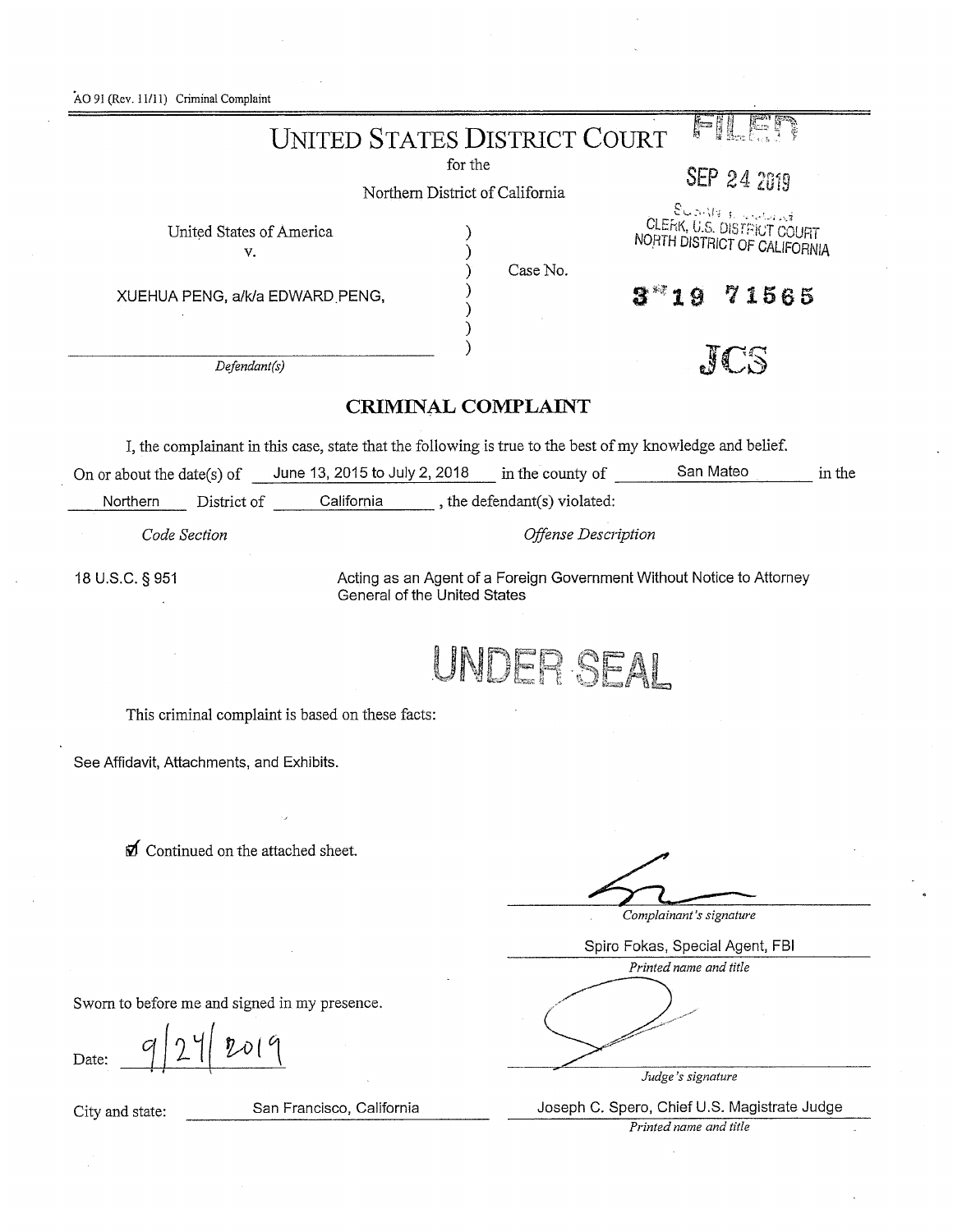#### 1 **AFFIDAVIT IN SUPPORT OF CRIMINAL COMPLAINT**

2 **||** I, Spiro Fokas, a Special Agent with the Federal Bureau of Investigation ("FBI") in 3 Oakland, California, being first duly sworn, hereby depose and state the following:

#### 4 **I. PURPOSE OF AFFIDAVIT AND CRIMINAL CHARGE**

 1. I submit this affidavit in support of a Criminal Complaint that charges Xuehua PENG, also known as Edward Peng, with Acting as an Illegal Agent of a Foreign Government. 7 2. Specifically, from at least in or about June 2015, up to and including in or about 8 June 2018, in the Northern District of California and elsewhere, Xuehua "Edward" PENG knowingly acted in the United States as an agent of a foreign government, specifically, PENG 10 acted within the United States under the direction and control of the People's Republic of China ("PRC"), without prior notification to the Attorney General, as required by law, in violation of 18 U.S.C. § 951.

 $13$  |  $\Pi$ .

#### **AGENT QUALIFICATIONS**

14 3. I am a Special Agent with the FBI, and have been since July 2002. I am currently 15 assigned to the Counterintelligence Division within the San Francisco Field Office of the FBI. In 16 my capacity as a Special Agent, I have received training in, and my duties include the 17 Investigation of, violations of federal criminal law, including matters related to acting as an 18 illegal agent of a foreign government, espionage, and counterintelligence-related offenses.

19 4. The facts in this Affidavit come from my personal observations, my training and 20 experience, and information obtained from other agents, law enforcement personnel, and 21 | witnesses.

22 | 5. Unless otherwise noted, wherever in this Affidavit I recount a statement, 23 including written statements made by another person, that statement is recounted in substance 24 and in relevant part. Statements in quotation marks, if any, are based on preliminary translations 25 or transcriptions, and review of or interpretations of communications, all of which may be  $26$  subject to revision.

27 28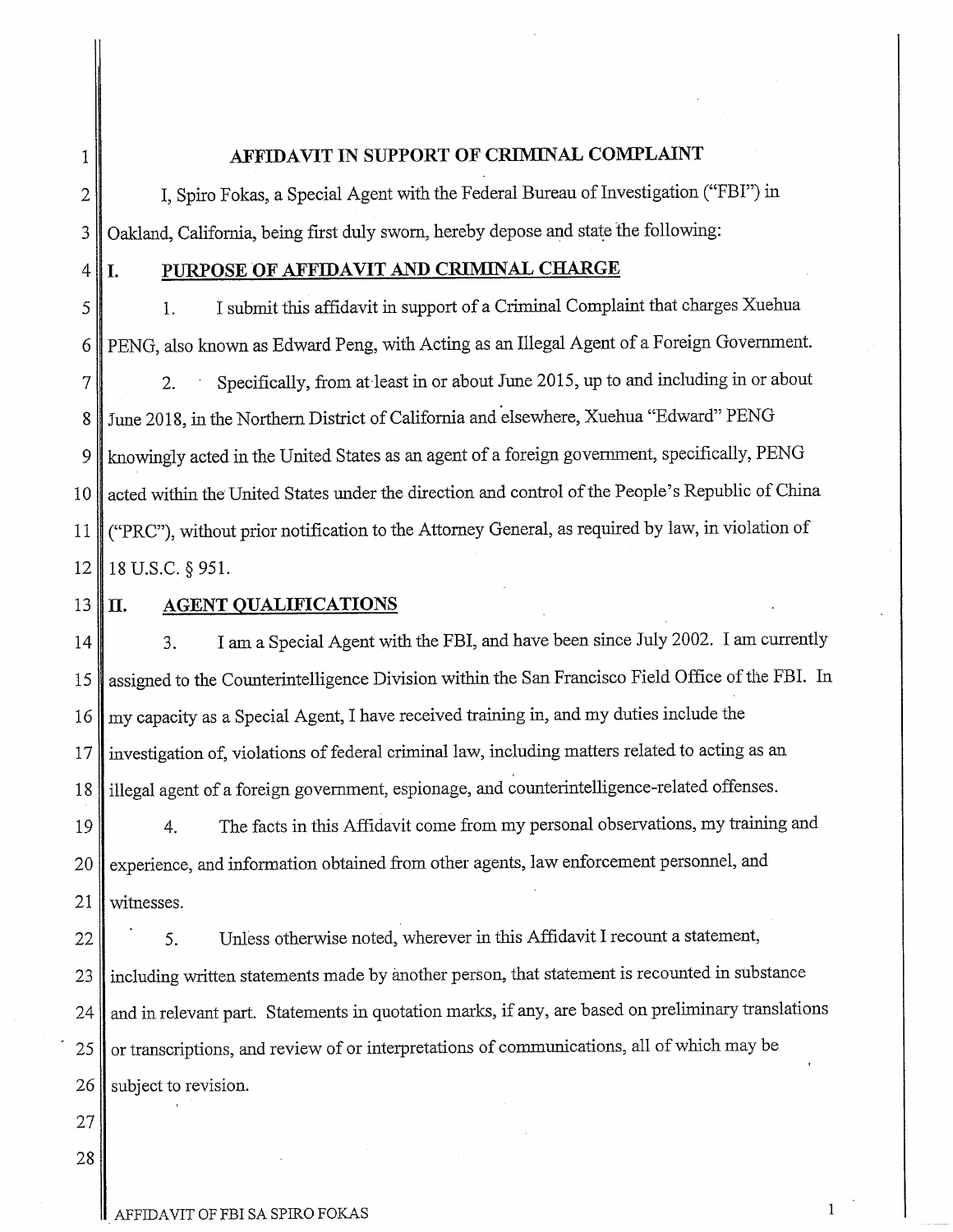6. This affidavit is intended to show merely that there is sufficient probable cause 2 for the requested warrant and does not set forth all of my knowledge about this matter.

## **III. THE PRC'S MINISTRY OF STATE SECURITY USES PENG TO COURIER** 4 **INFORMATION TO THE PRC**

5 7. The Government of the PRC conducts intelligence activities using a variety of 6 sources, including through its Ministry of State Security ("MSS"). The MSS handles civilian 7 intelligence collection for the PRC and is responsible for counterintelligence and foreign 8 intelligence, as well as political security. The MSS consists of a central ministry, provincial state 9 security departments, and municipal state security bureaus.

10 8. Among other things, the MSS and its regional bureaus focus on identifying and 11 influencing the foreign policy of other countries, including the United States. The MSS and its 12 bureaus seek to obtain information on political, economic, and security policies that might affect 13 the PRC, along with military, scientific, and technical information of value to the PRC. The 14 MSS and its bureaus are tasked with conducting clandestine and covert human source operations, 15 of which the United States is a principal target.

16 9. PENG is a naturalized United States citizen. PENG initially entered the U.S. on a B-1 (temporary business visitor) visa before petitioning as an L-1A (non-immigrant worker) in June 2001. PENG became a lawful permanent resident (LPR) on February 10,2006, following his marriage to his then wife. PENG was naturalized on September 27,2012.

20 10. PENG's immigration file reflects that he has a degree in mechanical engineering 21 and is trained in traditional Chinese medicine. PENG's current employment is unknown but I 22 believe he works as a tour and sight-seeing operator in the San Francisco area for Chinese 23 visitors and students.

24 11. There have been no notifications by or for PENG filed with the United States 25 under 18 U.S.C. § 951, or any of the corresponding rules and regulations, as of September 2019.

26 27

28

1

3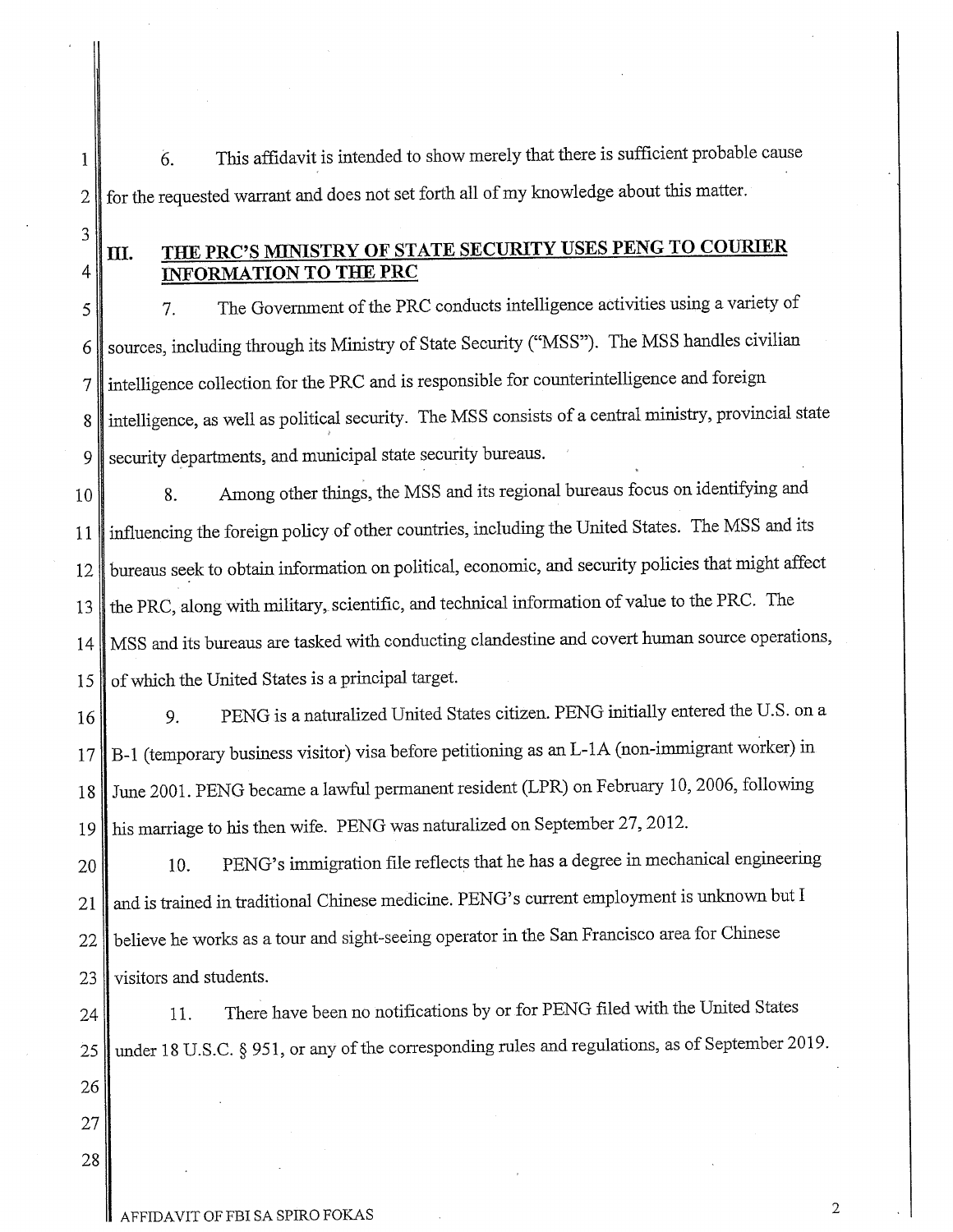### A. IDENTIFICATION OF PENG AS A COURIER FOR THE MSS

2 12. As of March 2015, the U.S. government began conducting a double agent 3 operation targeting the MSS. As part of the operation, a confidential human source (the  $4 \parallel$  "Source")<sup>1</sup> has met with MSS intelligence officers, provided them with classified information  $5 \parallel$  relating to the national security of the United States, and received financial payments in return.  $6$  At all times, the government carefully selected the classified information for the Source and were  $7 \parallel$  aware of the materials that the Source passed.

8 13. In or around March 2015, the Source reported to the FBI a meeting he had in the 9 PRC with three individuals. After he returned to the United States, the Source described the  $10$  circumstances and location of the meeting, and the communications that took place with the  $11$  three individuals during the meeting. Based on this information, as well as the subsequent events 12 and communications described in detail below, and my training and experience, I believe that the  $13$  three individuals were MSS officers. In this Affidavit, I will identify them as "MSS Officer #1,"  $_{14}$  "MSS Officer #2," and "MSS Officer #3."

15 14. During the March 25 meeting, MSS Officer #1 advised the Source of a new 16 method to pass classified information to the MSS by placing the information on a secure digital  $17$  (SD) card. MSS Officer #1 instructed the Source to then place the SD card in a book, wrap it in a 18 bag, mark the package to "Ed," and leave it at the front desk of a hotel located in Newark, 19 California ("Hotel #1").<sup>2</sup> The MSS intelligence officers told the Source that "Ed" was reliable,  $20$  had family in China, and had business dealings in the PRC. The officers further told the Source 21 that "Ed" did not know what he was doing.<sup>3</sup> The MSS indicated that Hotel #1 would be used as

22

1

<sup>1</sup> As of June 2019, the U.S. government has paid the Source approximately

23 | \$191,141.71 for services and expenses. I believe the Source is reliable because, among other reasons, some of the Source's information has been corroborated by other means, and none has  $24$  been demonstrated to be unreliable.

In my training and experience, the method described is known as a "dead drop." 25 A dead drop is a method of spycraft used to pass items or information between two individuals using a secret location, thus not requiring them to meet directly, so as to maintain operational  $26 \parallel$  security.

As reported by the Source, this statement was ambiguous as to "Ed's" knowledge, 27 and specifically as to what aspect(s) of the operations Ed did not know. Based on the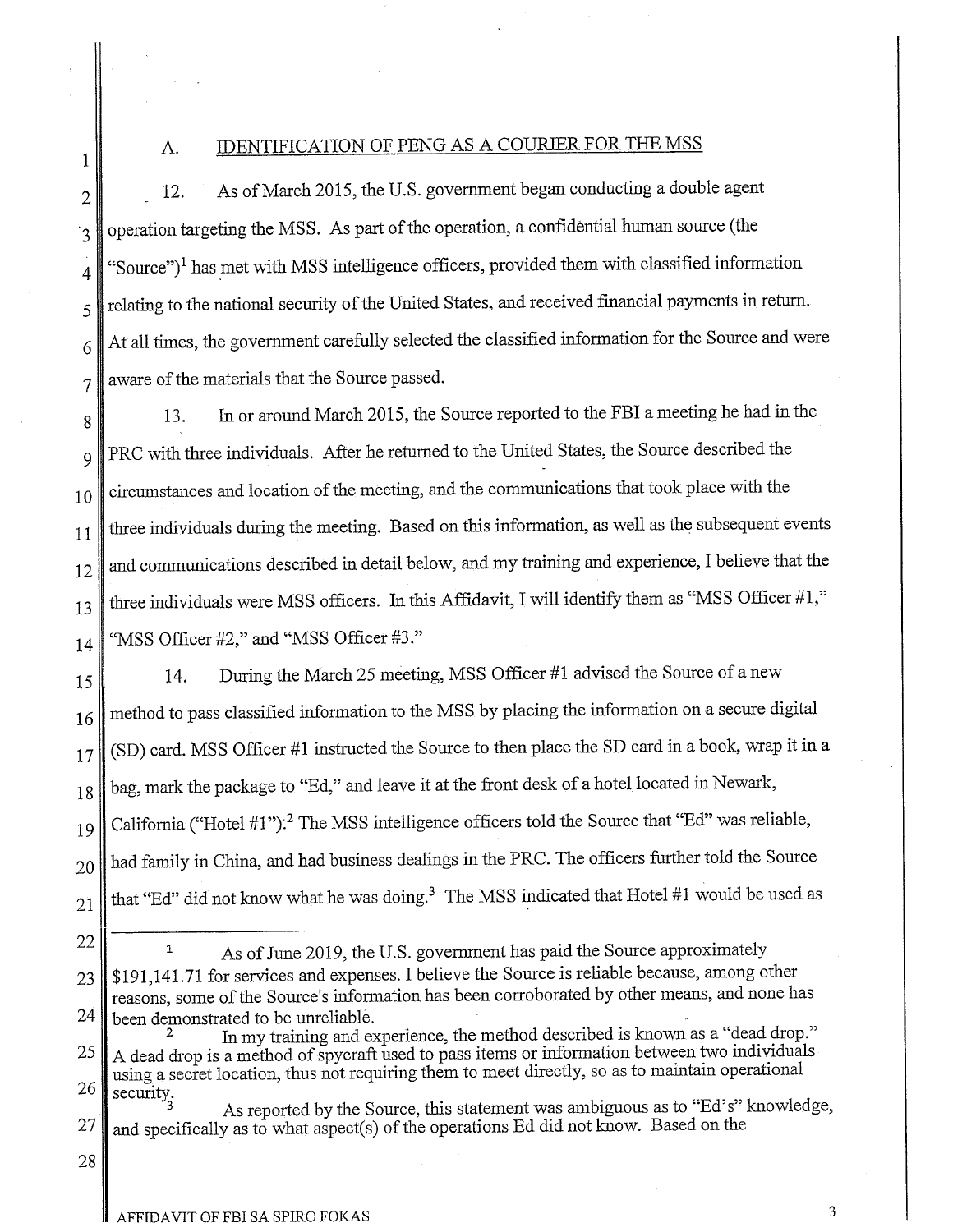1 || a trial run and that there should be nothing left in the package. The MSS instructed the Source to 2 provide the Source's MSS handlers one-week notice prior to dropping the package at the hotel.

3

15. In or around June 2015, the Source reported that he/she advised the MSS that 4 he/she planned to drop the package at Hotel #1 on or about June 13,2015.

16. On June 13,2015, the FBI instituted physical surveillance in the vicinity of Hotel 5 6  $\#1$ . At approximately 8:30 am, the FBI observed the Source entering the main entrance of the 7 hotel carrying a package wrapped in a brown paper bag. The Source briefly spoke with the hotel 8 receptionist, with whom he/she eventually left the package. The package remained visible on the 9 front desk. The Source exited the hotel and departed the area. At approximately 10:10 am, a 10 silver Mercedes bearing a specific California license plate pulled into the valet area of Hotel #1. 11 An unidentified Asian male exited the vehicle and entered the hotel. A few moments later, the 12 Asian male exited the hotel carrying a package that appeared similar to what the Source dropped 13 off. A check of the hotel lobby shortly thereafter revealed that the package was no longer at the  $14$  front desk.

15 | 17. California Department of Motor Vehicle ("DMV") records reflect that the above-16 mentioned Mercedes was registered to Associate #1, at a specific address in Hayward, California. The DMV photo revealed that Associate #1 was a female. A check of the address shortly thereafter revealed the silver Mercedes bearing the same license plate number parked in the driveway of the address as which it was registered. There were two other vehicles also parked at the residence: a Fiat and a Lexus. The Fiat was registered to Associate #1. The Lexus was registered to PENG and another individual.

22 || 18. I obtained PENG's DMV photo and believe that PENG is the person who picked 23 up the package at Hotel  $#1$ .

24

 $25$  circumstances and communications set forth below, including engaging in coded communications with individuals in the PRC, participating in surreptitious dead drops, and 26 traveling to and from the PRC following the dead drops, I believe that "Ed" - who was later identified as PENG - had been instructed in spycraft, practiced it, and knew that he was working 27 for intelligence operatives of the PRC.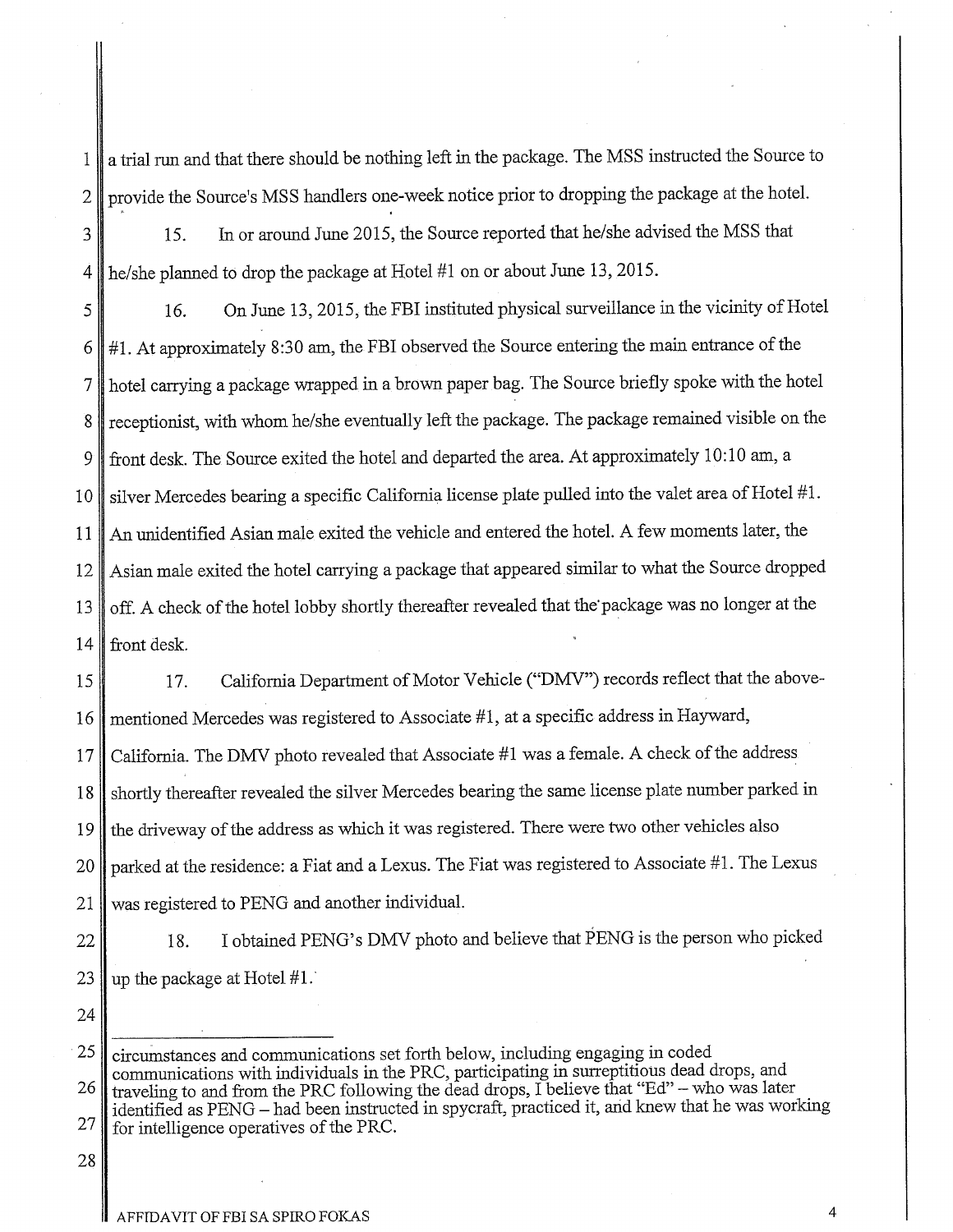1 19. A search of an online public database containing public records for PENG 2 Xuehua, with a date of birth in September 1963, reflected that PENG was the registered agent of -3 U.S. Tour and Travel, located at a specific address in San Francisco, California.

4 || 20. The investigation revealed over 100 individual records in a database for Edward 5 Xuehua PENG, all of which were non-immigrant visa applications wherein PENG was listed as 6 the U.S. contact. The vast majority of these records listed telephone numbers that were affiliated 7 with businesses that shared the same address as U.S. Tour and Travel, PENG's registered 8 business. Based on the above, it is believed that PENG Xuehua also goes by the name Edward.

10

## 9 B. PENG PICKS UP ANOTHER PACKAGE THEN FLIES TO CHINA THE NEXT DAY (DEAD DROP #2)

11 21. On or about October 8, 2015, the Source e-mailed his/her MSS handler<sup>4</sup> to advise 12 that the Source would be traveling to San Francisco on October 24, 2015, for some sightseeing. 13 According to the Source, this was a coded message indicating that, on October 24, 2015, the 14 Source would be conducting a dead drop at Hotel #1. On or about October 22, 2015, U.S. 15 Customs and Border Protection (CBP) notified the FBI that PENG planned to travel from San 16 Francisco on or about October 25,2015, to Beijing, PRC.

17 22. At approximately 8:30 am on October 24, 2015, the Source left a package for 18 "Ed" with the receptionist at Hotel #1.

23. On October 24,2015, FBI physical surveillance observed PENG enter Hotel #1 at 19 20 approximately 9:24 am and exit shortly thereafter with a package in hand. PENG then drove  $21$  directly to his residence located in Hayward, California.

22 24. On October 25, 2015, FBI physical surveillance observed PENG drive to the San 23 Francisco International Airport. PENG checked in for a flight at the China Air ticket counter. 24 CBP records confirmed that PENG boarded a China Air flight to Beijing, PRC.

26 <sup>4</sup> Based on information available to the FBI, I believe that MSS Officer #2 handled the  $27$  email communication with the Source.

28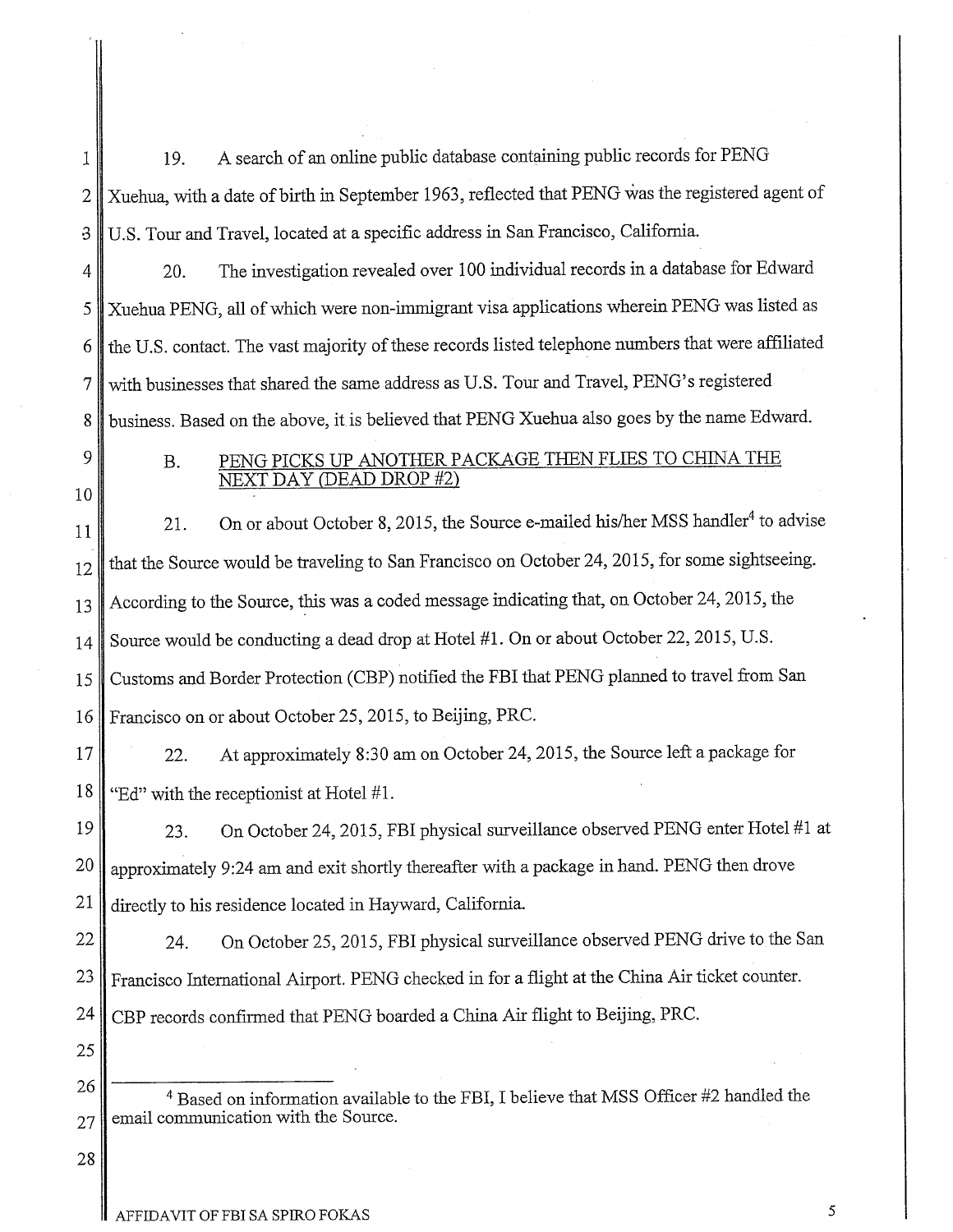1 25. Toll records indicate that PENG (using a telephone number ending in 0198) 2 received a call from a specific PRC-based number ending in 7076 on October 15, 2015, that 3 lasted over five minutes. On October 26, 2015, the day PENG arrived in the PRC with the 4 package, PENG received multiple calls from the 7076 phone number, ranging from nine seconds 5 to over one minute. The MSS Officers later advised the Source, who subsequently informed the 6 FBI, that "Ed" had brought "the chip," which the Source left during the October 24 dead drop,  $7 \parallel$  with him on a flight to the PRC.

8 26. Based on information available to the FBI, I believe the 7076 phone number 9 belongs to MSS Officer #1. PENG's iCloud account contained a contacts.txt file created on 10 April 11, 2016, that identified the telephone number ending 7076 stored in a vcard with Chinese 11 characters that translate to the first name ofMSS Officer #1. Another entry within the 12 contacts.txt file includes a telephone number ending 6290, associated with other Chinese 13 characters that translate to MSS Officer #1's full name, with "old phone number" in parentheses. 14 This file was created on September 21,2012 and modified April 11,2016. As noted above, MSS 15 Officer #1 was present during a meeting with the Source and two other MSS intelligence 16 officers, during which time he provided explicit instructions to the Source regarding how to carry 17 out dead drops at Hotel #1. Based on the above facts, the I believe that the caller on October 15, 18 2015, instructed PENG to pick up the package on October 24,2015.

19 20

## C. PENG RECEIVES A CALL FROM THE PRC INSTRUCTING HIM TO PICK UP A PACKAGE AND RETURN IT TO THE PRC (DEAD DROP #3)

27. In or around November 2015, the Source reported that during a meeting with 21  $22$  MSS Officer #1, MSS Officer #2, MSS Officer #3, and MSS Officer #4 in the PRC, they  $23$  provided a new process for making dead drops and collecting payments. MSS Officer #3  $_{24}$  instructed the Source to e-mail MSS Officer #2 when the Source had new material to pass and to  $25$  indicate what day the Source would be in San Francisco. The MSS told the Source to save the 26 material on an SD card and place it in the Source's wallet when traveling. On the day of the drop,  $27$  the Source would go to a hotel located in Oakland, California ("Hotel #2") between

28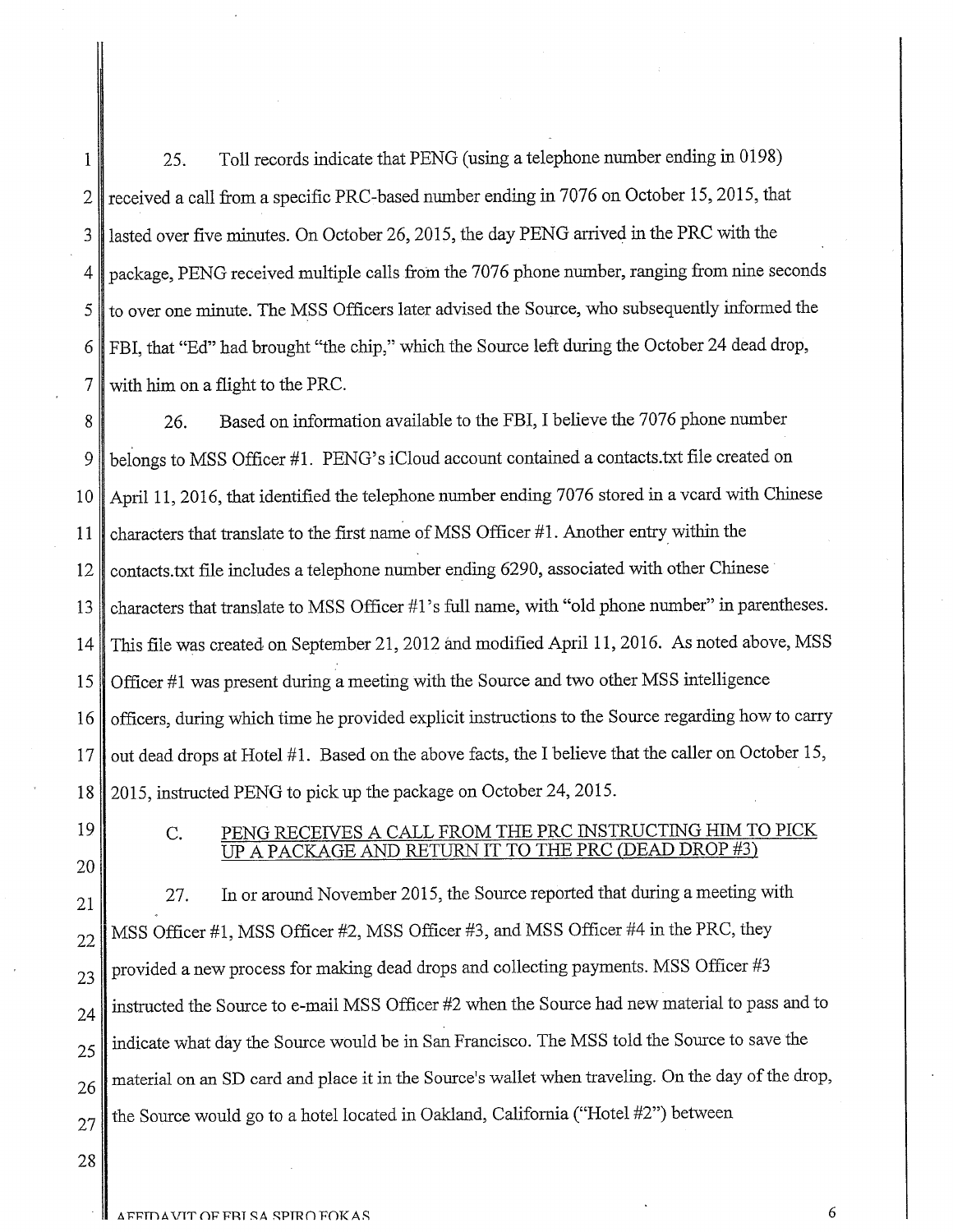1 approximately 4:00 pm. and 6:00 pm. MSS Officer #3 told the Source to go to the front desk and 2 say that the Source's friend, "Ed," had left a key. "Ed" would have already made a reservation 3 and paid for the room. By this time, the Source was to have hidden the SD card in a small 4 package like a cigarette pack. The Source was to then go to the assigned room and tape the 5 package in the dresser under the television where the Source would also find payment. The MSS 6 instructed the Source to stay in the room for approximately thirty minutes and leave sometime 7 prior to 6:00 pm. MSS Officer #3 further advised that "they control everything about Ed's 8 company." If "Ed" were to do anything he was not supposed to, they (the MSS) would "cut him  $9$  off."

10 28. A relative of PENG's is a part owner of Hotel #2. PENG has also frequently been 11 observed at Hotel #2, where he picks up travelers who may be guests at the hotel and/or clients  $12$  of U.S. Tour and Travel.

13 29. In or around April 9, 2016, the Source contacted MSS Officer #2 with a coded 14 message indicating the Source planned to make a dead drop in San Francisco on or about April  $15 \parallel 23, 2016.$ 

16 30. On April 11, 2016, PENG received a telephone call from MSS Officer #1 calling 17 from the 7076 number.<sup>5</sup> PENG indicated that he did not initially recognize the number and MSS 18 Officer #1 advised that he had recently changed his number and "from now on you keep a note 19 of this one." PENG advised that he would be returning to China "after May 9<sup>th</sup>." MSS Officer #1 20 asked whether it would be possible for PENG to return sooner, but PENG indicated that he could 21 not. MSS Officer #1 then indicated "a buddy" would "go to your place on a trip" on April 23. 22 MSS Officer #1 advised "when he goes to your place, you will book a room for him." The 23 following exchange then took place:

24 25

26 <sup>5</sup> This call was received on April 12, 2016, at 04:29 universal time, which converts to April 11, 2016, at 9:29 pm pacific standard time. By this time, the FBI had obtained a court  $27$  order authorizing it to monitor the content of PENG<sup>5</sup>'s telephone conversations.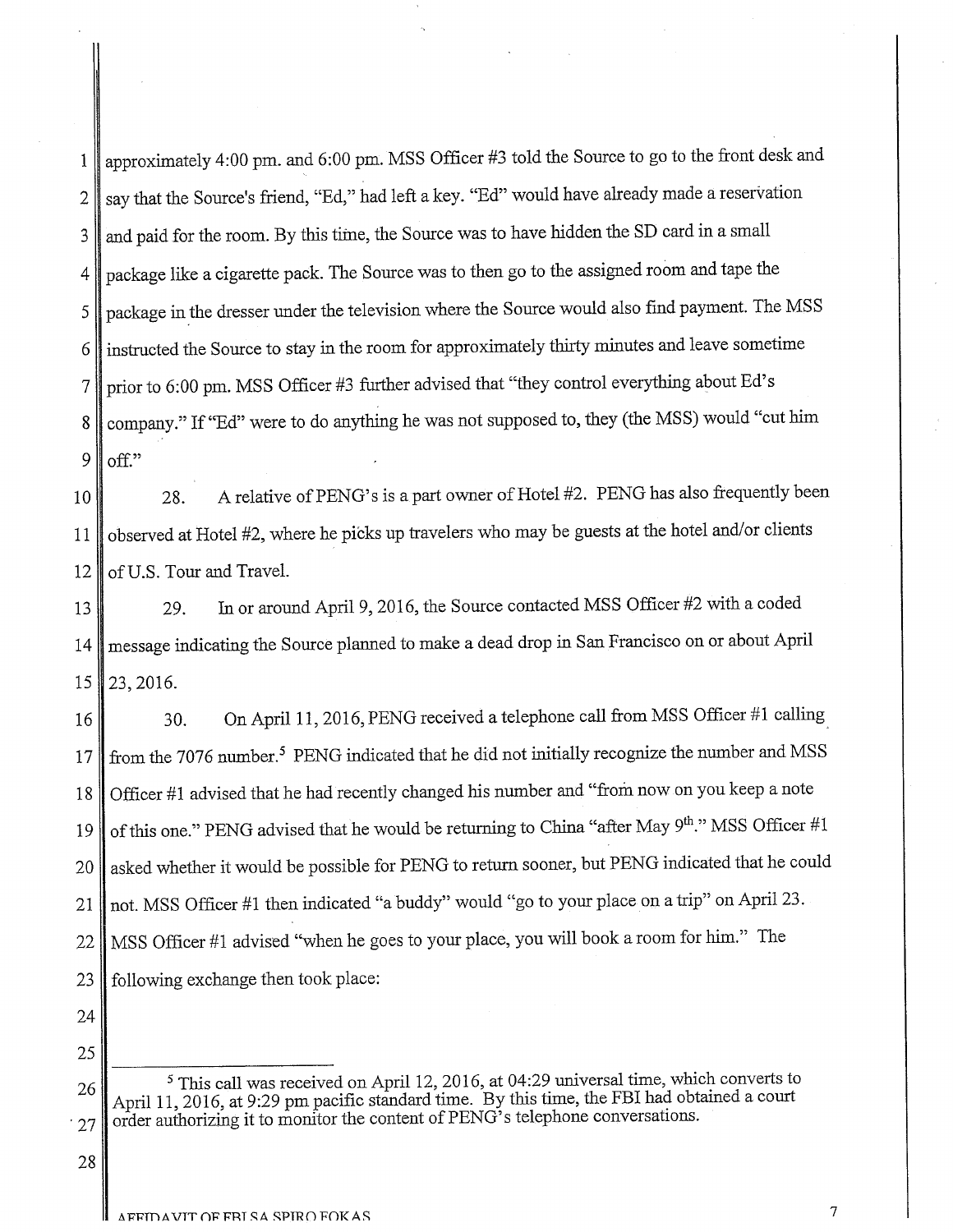| 1<br>2 | MSS Officer #1: This way, this way, on the 23rd my buddy will do the same<br>thing. Last time the bills, <sup>6</sup> he brought you some medicine pills. He will bring you<br>some of the same medicine pills this time, too. |
|--------|--------------------------------------------------------------------------------------------------------------------------------------------------------------------------------------------------------------------------------|
| 3      | PENG: Oh, um, he will bring the same pills, OK, OK.                                                                                                                                                                            |
| 4<br>5 | MSS Officer #1: OK, as we spoke last time, when he goes to your place, you will<br>book a room for him.                                                                                                                        |
| 6<br>7 | PENG: Ah. That, that, you, you, you, the money he paid, shall I reimburse him on<br>your behalf?                                                                                                                               |
| 8<br>9 | MSS Officer #1: Umm, right, right, right. Last time I asked you to give him that<br>thing. You bring the one to me and you will bring another to me, I will reimburse<br>you.                                                  |
| 10     | PENG: Oh.                                                                                                                                                                                                                      |
| 11     | MSS Officer #1: Alright?                                                                                                                                                                                                       |
| 12     | PENG: Alright, alright.                                                                                                                                                                                                        |
| 13     |                                                                                                                                                                                                                                |
| 14     | Based on my training and experience, I believe that PENG and MSS Officer #1<br>31.                                                                                                                                             |
| 15     | were having a coded discussion about how to handle the next dead drop scheduled for April 23,                                                                                                                                  |
| 16     | 2016, in which PENG would leave money for the Source and retrieve the package left behind.                                                                                                                                     |
| 17     | MSS Officer #1 indicated that he would reimburse PENG. I believe that "my buddy" refers to                                                                                                                                     |
|        | 18 the Source and "pills" refers to the SD containing the information left for PENG by the Source to                                                                                                                           |
| 19     | be delivered to the MSS.                                                                                                                                                                                                       |
| 20     | On April 18, 2016, <sup>7</sup> PENG received another call from the same PRC-based<br>32.                                                                                                                                      |
| 21     | number associated with MSS Officer #1, advising PENG that there had been a change of plans.                                                                                                                                    |
| 22     | The following exchange took place between PENG and a person that I believe is MSS Officer                                                                                                                                      |
| 23     | #1:                                                                                                                                                                                                                            |
| 24     |                                                                                                                                                                                                                                |
| 25     | <sup>6</sup> Based on the rest of the conversation, I believe that the reference to "bills" was actually                                                                                                                       |
| 26     | "pills."                                                                                                                                                                                                                       |
| 27     | <sup>7</sup> This call was received on April 19, 2016, at 04:28 universal time, which converts to<br>April 18, 2016, at 9:28 pm pacific standard time.                                                                         |
| 28     |                                                                                                                                                                                                                                |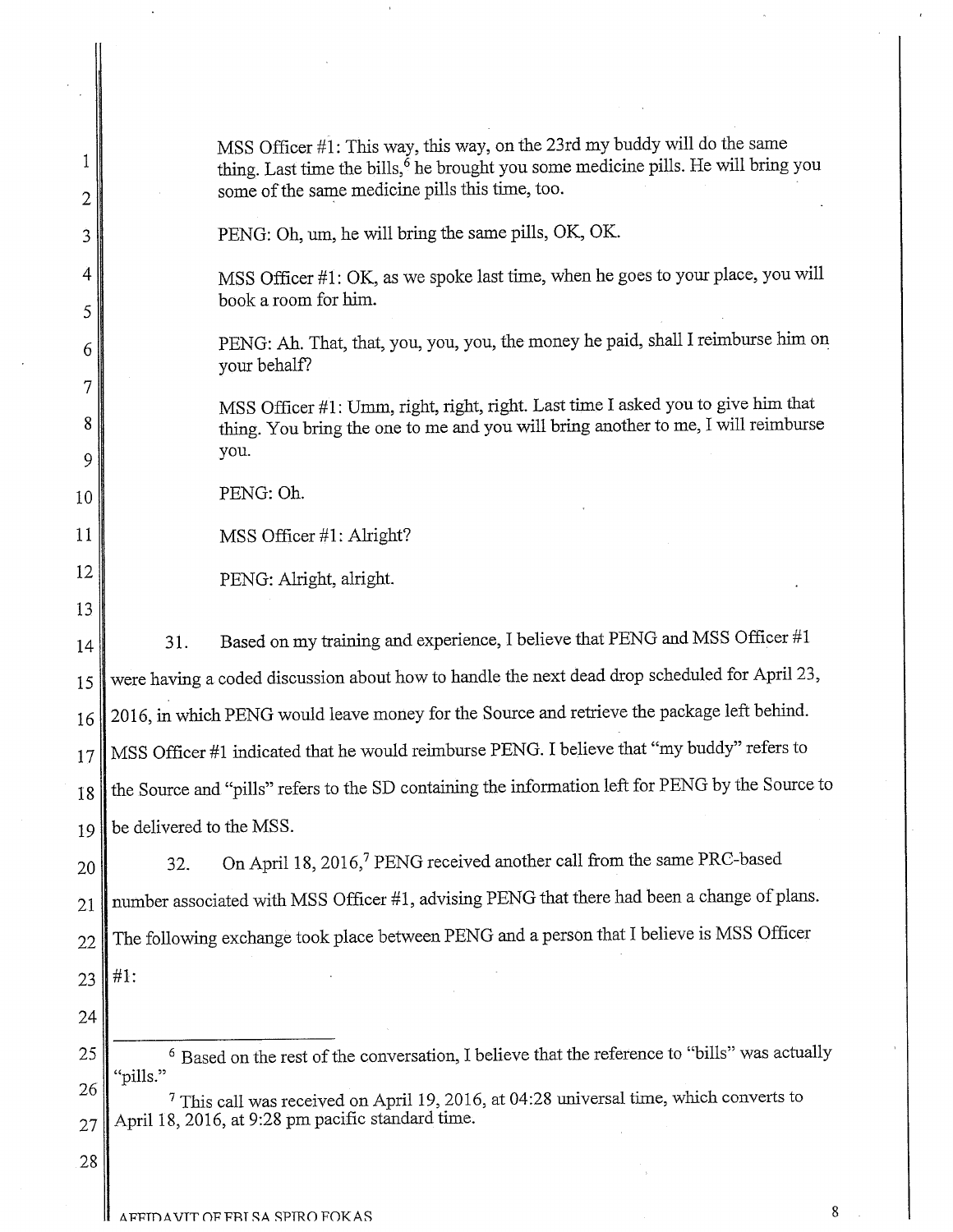| 1              | MSS Officer #1: The educational company on this end has something changed,<br>the educational company has something changed about the task.                                                                  |
|----------------|--------------------------------------------------------------------------------------------------------------------------------------------------------------------------------------------------------------|
| $\overline{c}$ | PENG: Oh, hmm.                                                                                                                                                                                               |
| 3<br>4         | MSS Officer #1: The educational company wants you soon to come over once.                                                                                                                                    |
| 5              | PENG: Oh, it wants me to go there, in that case, what do you mean, do you mean<br>that it will be late if I go over there on the tenth of the month? <sup>8</sup> Or what?                                   |
| 6              | MSS Officer #1: It may or may not be late, but let's see if you can come back on<br>the 24th. You can fly business class here, after you get here if you are in a hurry<br>to go back, you can do that, too. |
| 8<br>9         | PENG: Oh, at that time -                                                                                                                                                                                     |
| 10             | MSS Officer #1: [Unintelligible] You will be very tired. However, this is for the                                                                                                                            |
| 11             | business, and we don't have a better way.                                                                                                                                                                    |
| 12             | PENG: Oh.                                                                                                                                                                                                    |
| 13             | MSS Officer #1: Ah.                                                                                                                                                                                          |
| 14<br>15       | PENG: You, you, your these stuff, do you want me to bring them over to you? Or<br>are there other matters with the educational company? Or other meetings at the<br>educational company, or what? Ah.        |
| 16             | MSS Officer #1: Oh, there are two matters in one, together.                                                                                                                                                  |
| 17             | PENG: Oh, two matters are together in one.                                                                                                                                                                   |
| 18<br>19       | MSS Officer #1: One thing is that on the 23rd when friends will start to come<br>over, if you will be back on the 24th that will be good.                                                                    |
| 20             | PENG: Oh, oh.                                                                                                                                                                                                |
| 21             |                                                                                                                                                                                                              |
| 22             | MSS Officer #1: That, that you can do it? Alright? If you book the seat now you<br>will be able to get business class or the sort.                                                                           |
| 23             | PENG: Hmm, right, oh, I have booked the ticket, it is the tenth, the tenth,                                                                                                                                  |
| 24             | right. Ah.                                                                                                                                                                                                   |
| 25             |                                                                                                                                                                                                              |
| 26             | <sup>8</sup> Based on the previous call noted above, I believe that PENG was referring to May 10,                                                                                                            |
| 27             | 2016.                                                                                                                                                                                                        |
| 28             |                                                                                                                                                                                                              |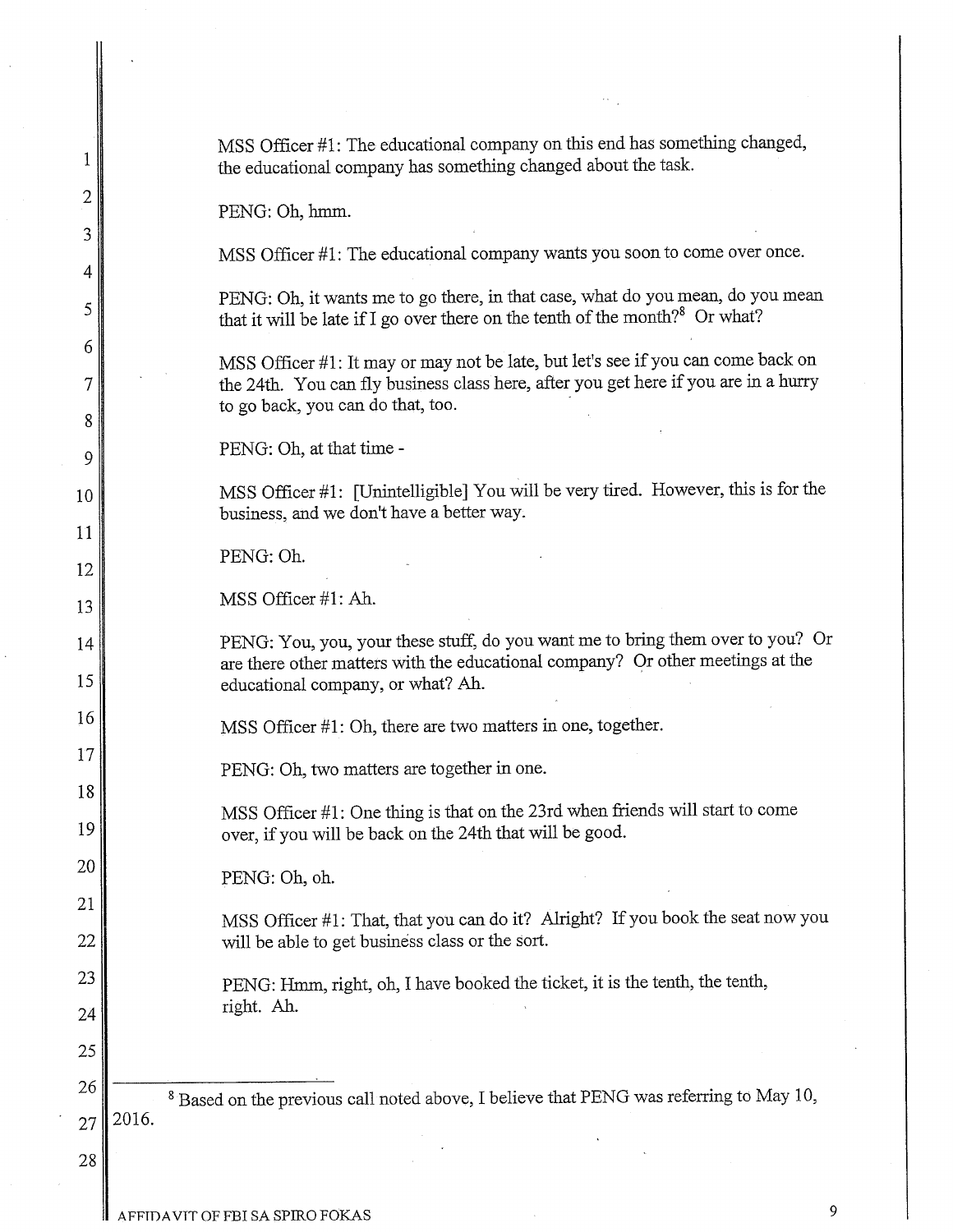1 2 3 MSS Officer #1: Ab, the tenth, the tenth, can you change it? PENG: I decided on the tenth, because on the ninth there is that matter. MSS Officer #1: They can't wait for you for that long. 4 PENG: Alright, there is no other way then. No other way, then. 5 6 7 8 9 MSS Officer #1: If you come back on the 24th, you can land in Shanghai or in Beijing, either city is alright. Beijing, Shanghai, or Guangdong, any of these cities will be alright. I will pick you up then. PENG: Alright, alright. 33. Based on my training and experience, I believe that PENG and MSS Officer #1 10 were having a coded conversation about the timing of PENG's delivery to the MSS in the PRC 11 of the materials delivered by the Source. I believe "educational company" refers to the MSS and 12 MSS Officer #1 was asking PENG to accelerate his trip to the PRC after obtaining the SD card 13 from the dead drop. 14 34. Approximately the next day, PENG received another call from an intelligence 15 officer using the same telephone number associated with MSS Officer #1. PENG advised the 16 person on the line, who I believe to be MSS Officer #1, that he was departing on the 24th and 17 would arrive in Beijing on the 25th. The intelligence officer offered to pick up PENG from the 18  $\vert$  airport.<sup>9</sup> 19 35. On April 23, 2016, the FBI observed PENG depart his residence at 20 approximately 3:20 pm and drive directly to Hotel #2. PENG arrived at the hotel at 21 | approximately 3:46 pm, carrying a brown shoulder bag. PENG exited the hotel at approximately 22 | 3:54 pm and returned to his residence. 23 36. At approximately 4:00 pm, the Source arrived at Hotel #2. The Source told the 24 front desk his friend "Ed" had reserved a room for the Source. The hotel staff member gave the 25 Source a key. In the room reserved by PENG, the Source found two white envelopes containing 26 <sup>9</sup> On April 22, 2016, CBP advised that PENG had booked United Airlines flight #888 to  $27$  Beijing, departing April 24, 2016. 28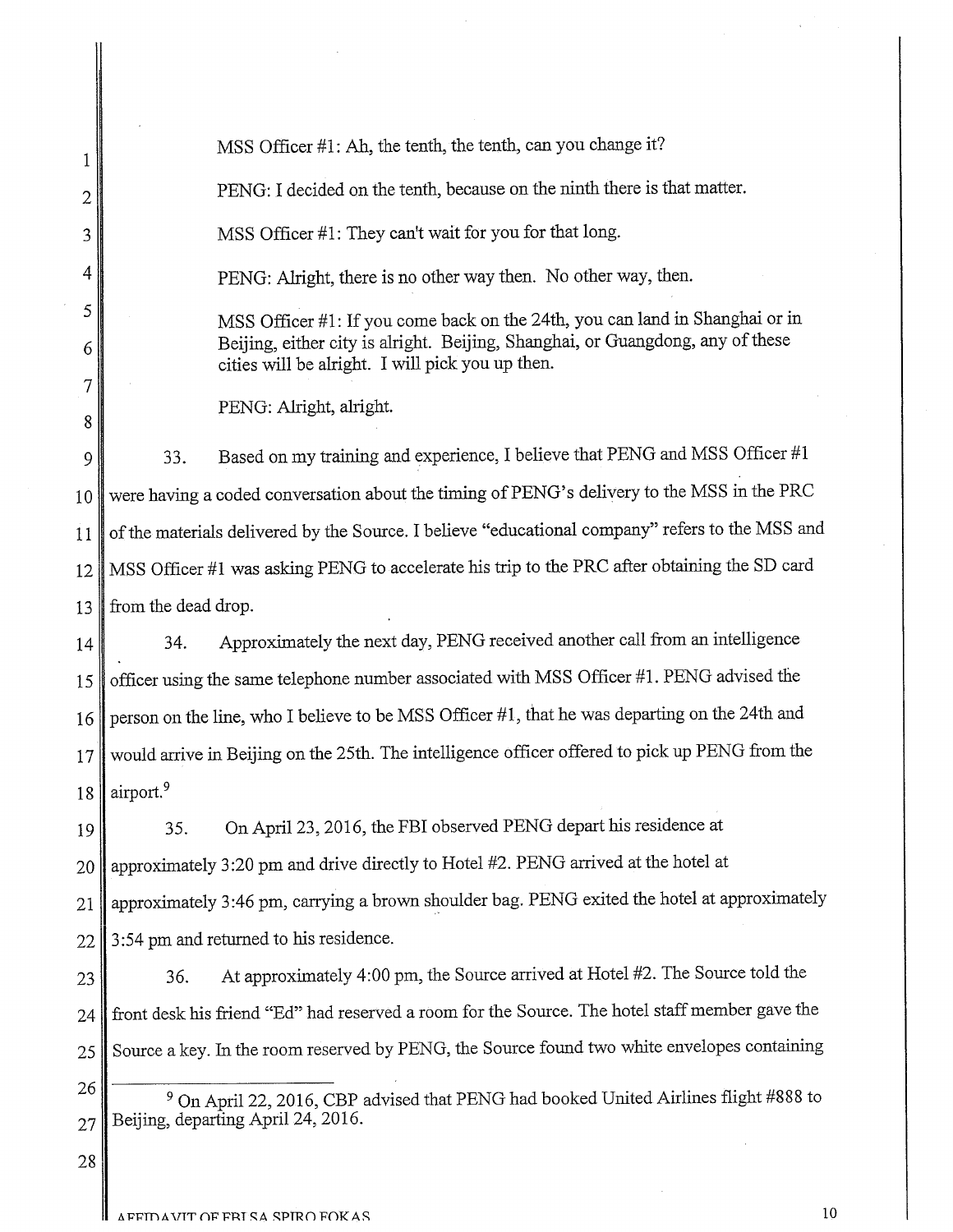1 a total of \$20,000 in the dresser under the television. The Source removed the money, taped a  $2 \parallel$  cigarette pack containing an SD card under the top of the dresser drawer, and departed Hotel #2.

3 37. At approximately 6:13 pm, the FBI observed PENG departing his residence and 4 driving back to Hotel #2. PENG entered Hotel #2 at approximately 6:40 pm, carrying the brown 5 shoulder bag. PENG exited the hotel at approximately 6:54 pm and returned to his residence.

6 38. On April 24, 2016, the FBI observed PENG depart his residence at approximately 7 8:34 am en route to the San Francisco International Airport. CBP confirmed that PENG boarded 8 United Airlines flight #888 to Beijing.

## 9 D. DEAD DROPS MOVE TO GEORGIA (DEAD DROP #4)

10 39. In or around May 2017, the Source met with MSS Officer #2 and MSS Officer **11** #3 in Europe and confirmed two dead drops scheduled to take place on or about July 1, 2017, 12 and on or about September 2, 2017, at a hotel located in Columbus, Georgia ("Hotel #3"). The 13 MSS told the Source during the meeting that the Source would collect \$20,000 at the first dead 14 drop and another \$20,000 at the second. The MSS instructed the Source to leave an SD card 15 containing classified information during the second dead drop. The planned dead drops were 16 described in a similar fashion to those discussed above, which were conducted in the Northern 17 District of California. More specifically, the Source was directed to arrive at Hotel #3 after 9:30 18 am and leave before 11:00 am. The Source was told that, prior to the Source's arrival, "Ed" 19 would leave money in the room and a key at the front desk. The Source was instructed to 20 approach the front desk and ask for a key left by "my friend Ed." After the meeting, the Source 21 met briefly with MSS Officer #1, who handed the Source a cigarette box that contained \$20,000.

 $\parallel$  40. During this time, the FBI observed a decrease in the number of telephone calls between the MSS handlers and PENG. In earlier calls, they had discussed utilizing encrypted 24 chat platforms to communicate, and I believe that this explains, at least in part, the decrease in telephone conversations.

26 41. On December 28, 2016, PENG received an email from Priceline.com confirming 27 his purchase of round trip flights from San Francisco, California, to Atlanta, Georgia, on January

28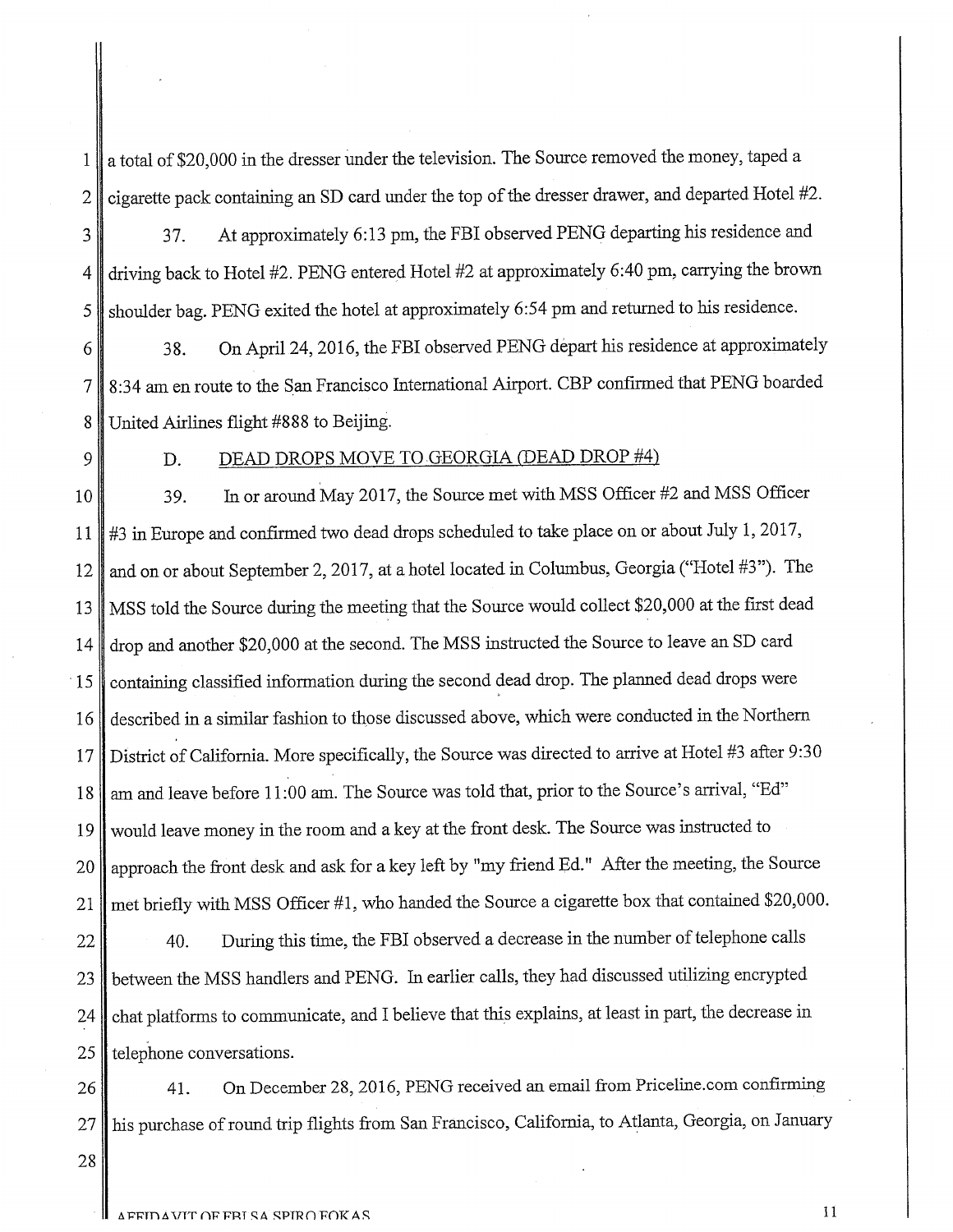1 6-8,2017. On that same day, he also received an email from Priceline.com confirming his 2 | reservation at Hotel #3, checking in on January 6, 2017, and checking out the next day. On 3 January 6, 2017, PENG received a call from an unknown male who PENG advised that he was in 4 Atlanta picking up a rental car. PENG traveled to the PRC again on January 28, 2017. Based on  $5 \parallel$  my training and experience, I believe PENG conducted this visit to Hotel #3 to confirm it was a 6. suitable location for further dead drops from the Source, who had complained to the MSS that 7 San Francisco was too far.

8 42. On or about June 30, 2017; the FBI learned that PENG had checked into the hotel. 9 On or about July 1, 2017, the FBI observed PENG depart Hotel #3 at approximately 8:44 am. At 10 approximately 10:00 am, the Source arrived at Hotel #3 and retrieved a key left by "Ed" from the 11 front desk, but was first asked to present identification. The Source then went to the assigned 12 || room and retrieved an envelope from the dresser under the television that contained \$20,000. 13 The Source departed Hotel #3 shortly thereafter. The FBI observed PENG returning to Hotel #3 14 at approximately 11:34 am. PENG departed Hotel #3 again at 11:54 am and was observed 15 driving towards Atlanta, Georgia.

# <sup>16</sup> E. PENG RECEIVES INSTRUCTIONS FOR THE SECOND DEAD DROP IN 17 COLUMBUS, GEORGIA (DEAD DROP #5)

18 43. On or about August 22, 2017, the Source met with MSS Officer #1, MSS Officer 19  $\#2$ , and MSS Officer #4<sup>10</sup> in the PRC and relayed that the dead drop previously scheduled for on 20 or about September 2, 2017, would need to be rescheduled to on or about September 9, 2017. 21 44. On or about August 23, 2017, PENG received a phone call from a male in Beijing 22 from a telephone number ending 9102. Based on the content of the call and my training and 23 experience, I believe the caller was an MSS intelligence officer. Specifically, I believe that that 24

25 <sup>10</sup> The Source reported that he encountered another official in his August 2017 trip to the 26 PRC. Based on the Source's description of the location, circumstances, and content of the meeting, as well as the new official's affiliation with MSS Officer #1 and #2, I believe that he  $27$  was also an MSS officer and refer to him in this Affidavit as MSS Officer #4.

28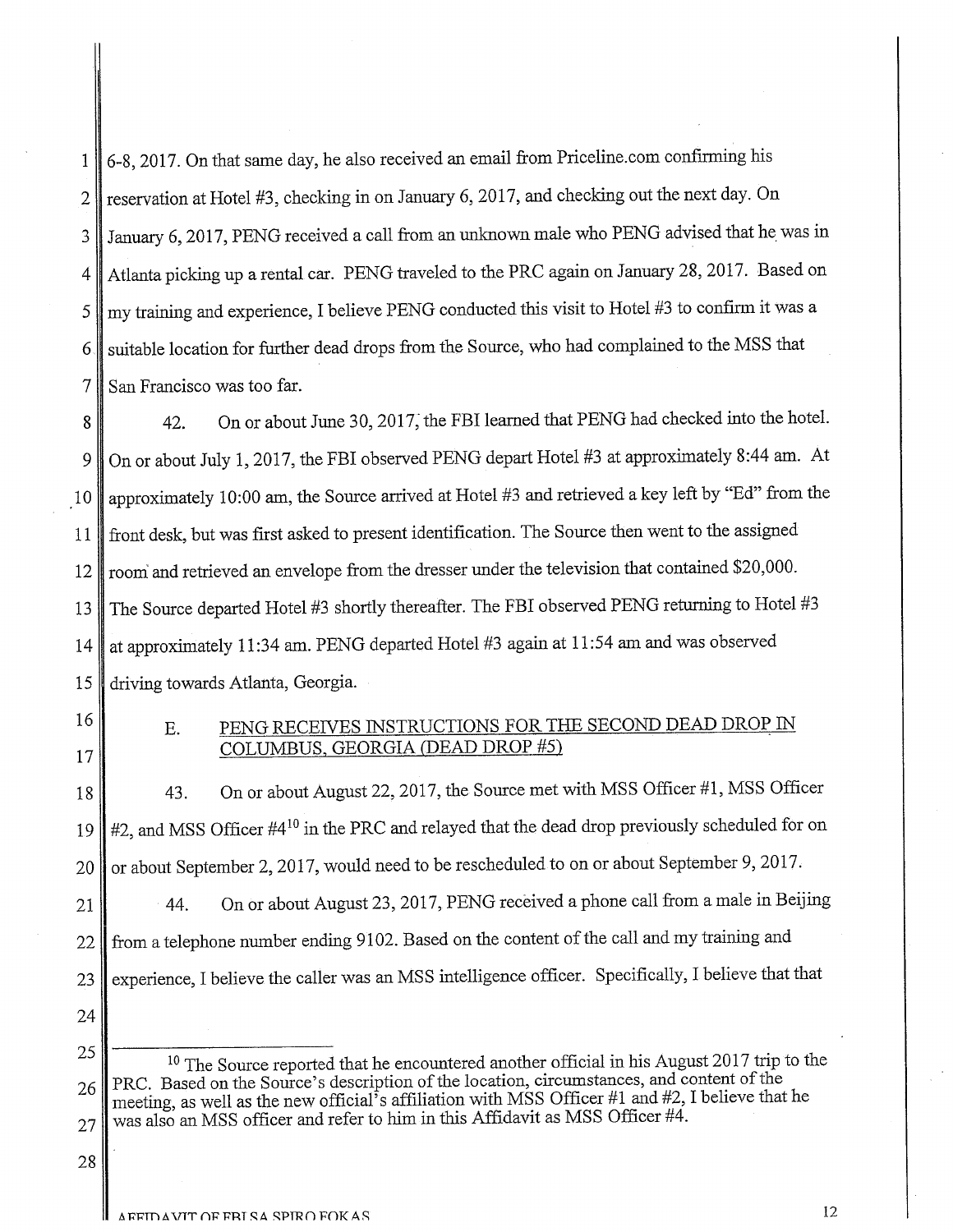| 1        | the caller was MSS Officer #1. After exchanging some brief pleasantries, the intelligence officer                                                                                            |
|----------|----------------------------------------------------------------------------------------------------------------------------------------------------------------------------------------------|
| 2        | and PENG had the following conversation: <sup>11</sup>                                                                                                                                       |
| 3        | MSS Officer #1: Uhm—uhm, is it okay to talk on the phone?                                                                                                                                    |
| 4        | PENG: Yes, yes.                                                                                                                                                                              |
| 5        | MSS Officer #1: Okay. Well, it's that, Uh, last time the guaranty/sponsor matter-                                                                                                            |
| 6        | PENG: Uhm.                                                                                                                                                                                   |
| 7        |                                                                                                                                                                                              |
| 8        | MSS Officer #1: -- the guaranty/sponsor matter, didn't I say not to go for the time<br>being?                                                                                                |
| 9        | PENG: Yes, uhm                                                                                                                                                                               |
| 10       | MSS Officer #1: I had enough at the time. But, uh, on September 9th [you] may                                                                                                                |
| 11       | have to go there and buy it.                                                                                                                                                                 |
| 12       | PENG: Sure, sure, sure, uhm.                                                                                                                                                                 |
| 13<br>14 | MSS Officer #1: September 9th, so you when the time comes, September 9th.                                                                                                                    |
| 15       | once I confirm it  September 9th, once it is done, you will directly deliver it<br>to me.                                                                                                    |
| 16       | PENG: Sure, yes, sure.                                                                                                                                                                       |
| 17       | MSS Officer $\#1$ : Deliver it directly, so, directly then there is no need to go                                                                                                            |
| 18       | back, just deliver it to me directly.                                                                                                                                                        |
| 19       | PENG: Uhm, of course-- of course. But--                                                                                                                                                      |
| 20       | MSS Officer #1: All right, uhm                                                                                                                                                               |
| 21       | PENG: -- Will still come back--                                                                                                                                                              |
| 22       | MSS Officer #1: Uhm                                                                                                                                                                          |
| 23       | PENG: --Sure. September 9th is, which day of the week is it?                                                                                                                                 |
| 24       |                                                                                                                                                                                              |
| 25       | <sup>11</sup> Early in this call, PENG wonders why he was receiving a call from a Beijing number                                                                                             |
| 26       | and the person that I believe to be MSS Officer #1 responds "Uhm, uh, uh, uhm, it's nothing-<br>it's nothing, Uh, I'm using--using -- this phone to talk." This suggests that PENG knows the |
| 27       | caller but did not recognize the number.                                                                                                                                                     |

I

•.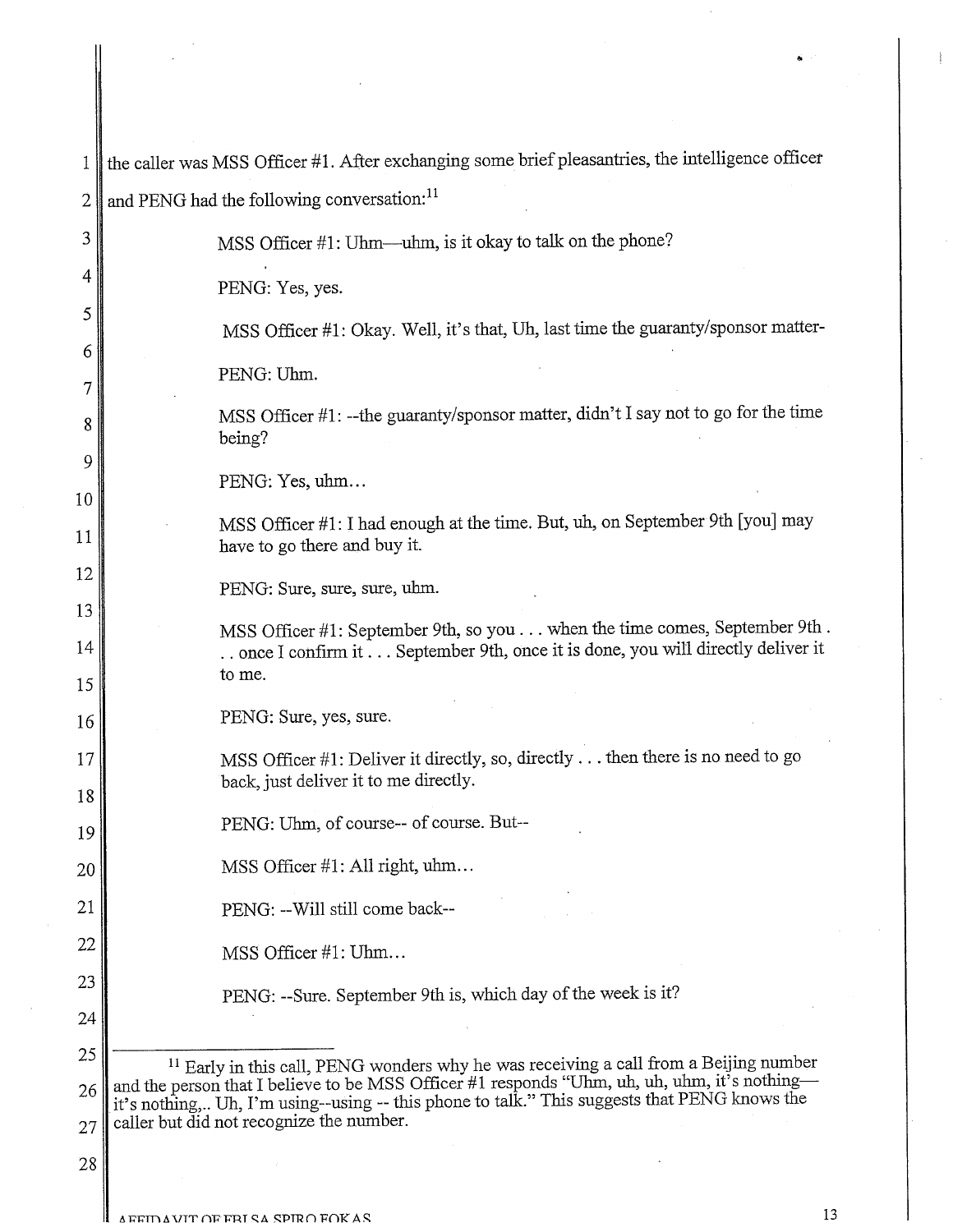| 1              |     | MSS Officer #1: Uhm, uhm, you put down one, all right?                                                                                                   |
|----------------|-----|----------------------------------------------------------------------------------------------------------------------------------------------------------|
| $\overline{2}$ |     | PENG: Uhm, sure, sure, sure, sure.                                                                                                                       |
| 3              |     | MSS Officer #1: Uhm, uhm, put down one is good enough, okay? I'm afraid that<br>two may be it may be too much. Will buy more later if they are good, all |
| 4              |     | right?                                                                                                                                                   |
| 5              |     | PENG: Sure, good, good, uhm.                                                                                                                             |
| 6              |     | MSS Officer #1: Good, good, good.                                                                                                                        |
| 7<br>8         |     | PENG: I will.                                                                                                                                            |
| 9              |     | MSS Officer #1: Uhm, then, anyway, you know the rest already. Do like before,<br>all right?                                                              |
| 10             |     | PENG: I know, I understand.                                                                                                                              |
| 11<br>12       |     | MSS Officer #1: Good, good, good. Thank you for your hard work. Uhm, all right<br>then. Goodbye!                                                         |
| 13             |     |                                                                                                                                                          |
| 14             | 45. | Based on my training and experience, I believe that PENG and MSS Officer #1                                                                              |
| 15             |     | were having a coded conversation in which MSS Officer #1 instructed PENG to make plans to                                                                |
| 16             |     | service a dead drop on September 9, 2017, and deliver the package directly to him. The                                                                   |
| 17             |     | intelligence officer that I believe to be MSS Officer #1 told PENG to "put down one" and "[w]ill                                                         |
| 18             |     | buy more later if they are good." I believe that MSS Officer #1 was instructing PENG to leave                                                            |
| 19             |     | "one"—meaning \$10,000—instead of "two"—meaning \$20,000, which is how much PENG left                                                                    |
| 20             |     | for the Source during the July 2017 dead drop.                                                                                                           |
| 21             | 46. | Later on the same day as the call with MSS Officer #1, PENG received an email                                                                            |
| 22             |     | from Priceline.com confirming his reservation at Hotel #3, checking in on September 8, 2017,                                                             |
| 23             |     | for one night. That same day, PENG received another email from Priceline.com confirming his                                                              |
| 24             |     | flight from San Francisco to Atlanta on September 8, 2017, returning the next day. The                                                                   |
| 25             |     | reservation also included a rental car.                                                                                                                  |
| 26             |     |                                                                                                                                                          |
| 27             |     |                                                                                                                                                          |
| 28             |     |                                                                                                                                                          |
|                |     |                                                                                                                                                          |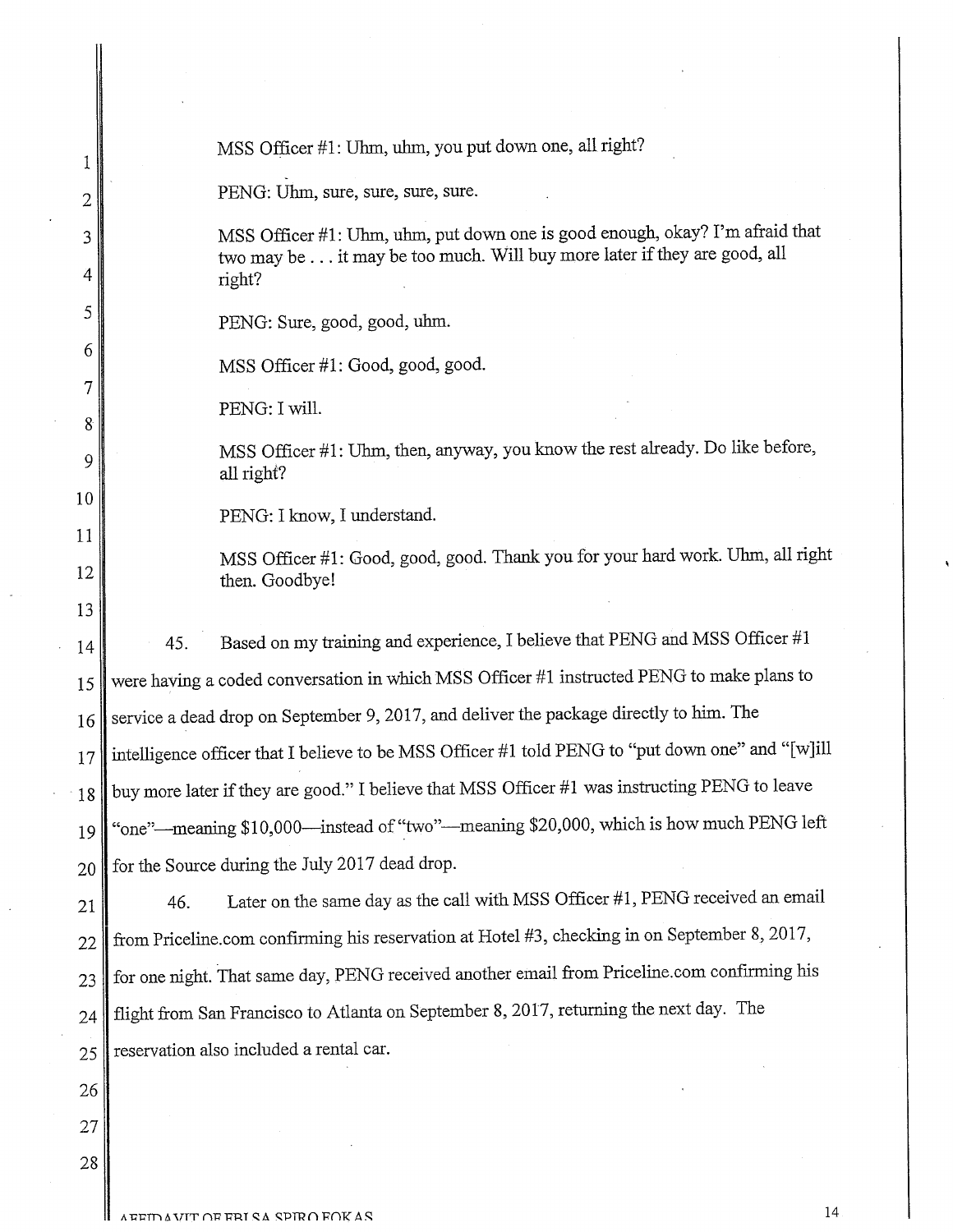1 47. On August 24,2017, PENG received an email from Hainan Airlines indicating  $2 \parallel$  that he had purchased a ticket for travel from San Jose, California, to Beijing for September 10, 3 2017, returning on October 6,2017. 4 48. On or about August 24, 2017, the Source met with MSS Officer #1, MSS Officer  $5 \parallel 42$ , MSS Officer  $\sharp 3$ , and MSS Officer  $\sharp 4$  in the PRC and received confirmation that the dead 6 drop had been rescheduled for September 9, 2017. The Source was told he/she would receive 7 \$10,000 during the next drop. During this meeting, the Source also mentioned to MSS OffIcer #1 8 that during the previous drop in July, there was a problem with the front desk of the hotel 9 because the Source had to show his/her identification in order to obtain the key left by "Ed." 10 49. On September 4, 2017, PENG received a phone call from a PRC telephone 11 number ending 2102. Based on my training and experience, the person who made the telephone 12 call was an intelligence officer for the MSS. Based on voice similarities to the intelligence 13 officer who previously called PENG, the I believe that the intelligence officer is MSS Officer  $#1$ . 14 The following conversation took place: 15 16 MSS Officer #1: Hmm, my friend, when he goes to pick up that thing, is he supposed to say that he is Ed? Or what? 17 PENG: What? The signal was not good. I didn't get it. Uh. 18 19 MSS Officer #1: Is he supposed to say that he is Ed? When he picks up the thing, will the clerk ask for his ID card? 20 PENG: The clerk should not ask for it as I did not mention his name. The way I put it is that I'll say that I am Ed. I will place the thing there. So long as he can 21 mention my name Ed, he will pick up the thing. 22 MSS Officer #1: Then you mean that the person to pick up the thing also uses the  $23$  same name? 24 PENG: You mean that you want me to say that the person to pick up the thing is also called Ed, right? 25 26 27 MSS Officer #1: Right, in this way you make the arrangement for the person to pick the thing up and he will not have to show his ID. That will be the best because he feels that... it is not a good idea. 28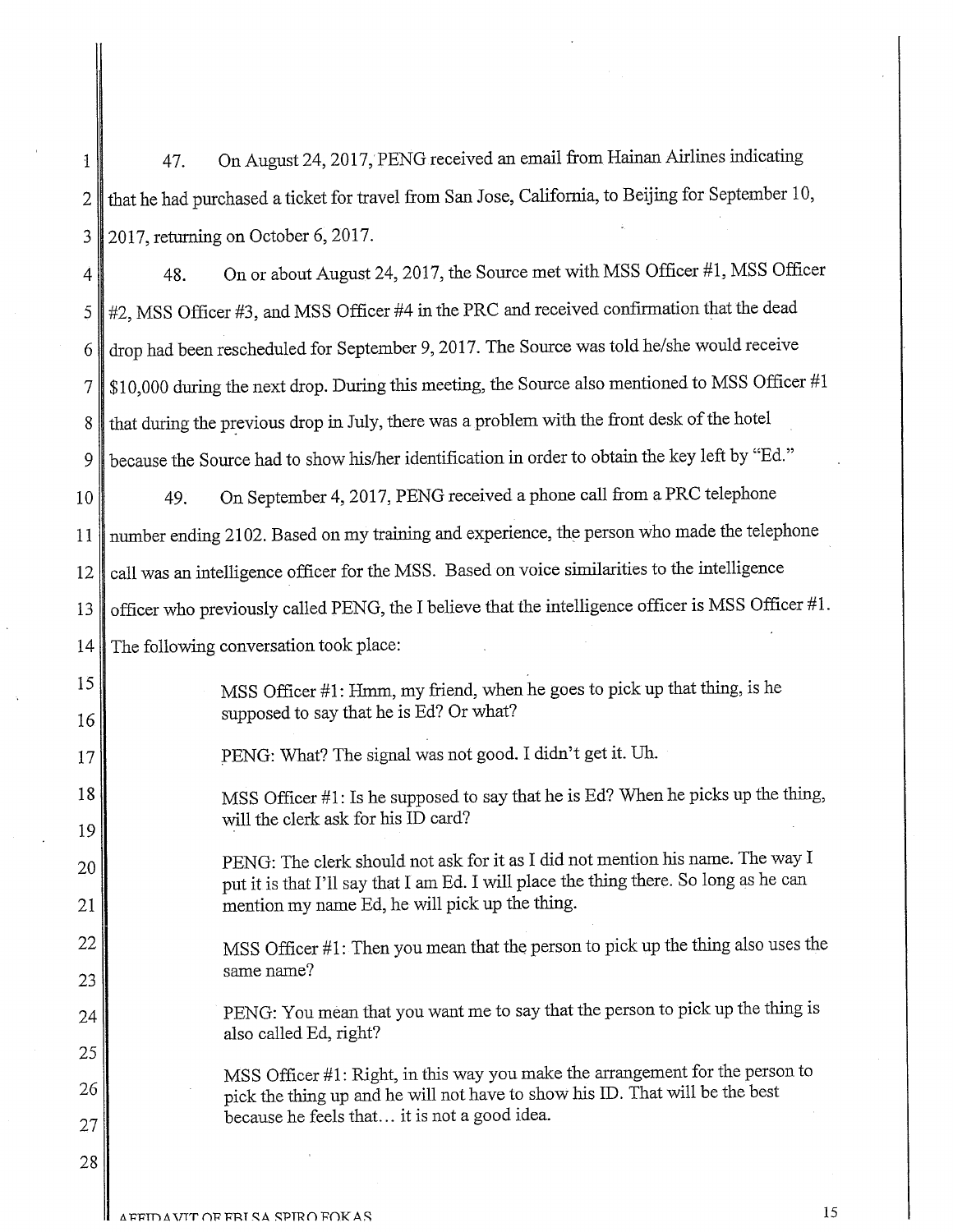PENG: Of course. If I write down my name Ed on it and I mention that he will pick up the thing with my name on it, then he won't need to look at anything and then the issue of looking would not exist.

3 50. I believe that MSS Officer #1 was referring to the conversation the Source had 4 with MSS Officer #1 on August 24, 2017, about the previous incident involving the Source 5 || having to show his/her identification to obtain the key left by "Ed."

51. On or about September 3,2017, PENG called Associate #3 and advised that he 6 7 would be meeting with someone later that evening to receive \$10,000 cash. Shortly thereafter, 8 PENG called Associate #4 and advised that he would be meeting with someone at 9:00 pm that 9 evening at Hotel #2 (which is partially owned by PENG's relative). PENG did not identify the 10 person he would be meeting with but explained that this person would give PENG \$10,000 in 11 U.S. currency and PENG would provide the same amount in Chinese currency (Renminbi) in  $12 \parallel$  return.

13 52. I believe that the above calls were in reference to the \$10,000 that PENG was 14 instructed to leave for the Source during the dead drop on September 9, 2017. Furthermore, I 15 believe that PENG was attempting to acquire \$10,000 in the above manner so as to obfuscate the 16 source of the money so it would not tie directly back to PENG. Based on my training and 17 experience, acquiring money in this way is a method employed by the MSS to pay their sources  $18$  in the U.S. without having the funds transit through the U.S. banking system.

19 63. On September 8, 2017, the FBI observed PENG deplaning his scheduled flight in 20 Atlanta. PENG then proceeded to the rental car counter, eventually getting into a dark sedan and 21 driving to Hotel #3 in Columbus.

22 64. On September 9, 2017, PENG taped a white envelope to the top of the uppermost 23 drawer of the TV stand in a room at Hotel #3. PENG checked the drawer several times thereafter 24 to ensure that the envelope remained in place. At approximately 8:20 am, PENG departed the 25 hotel and drove to a nearby shopping center where he visited several stores.

26 75. The video contained in the DVD attached to this Affidavit as Exhibit 1(a) was 27 I taken by a video camera installed by the FBI in the Columbus, Georgia-hotel room PENG used

28

1

2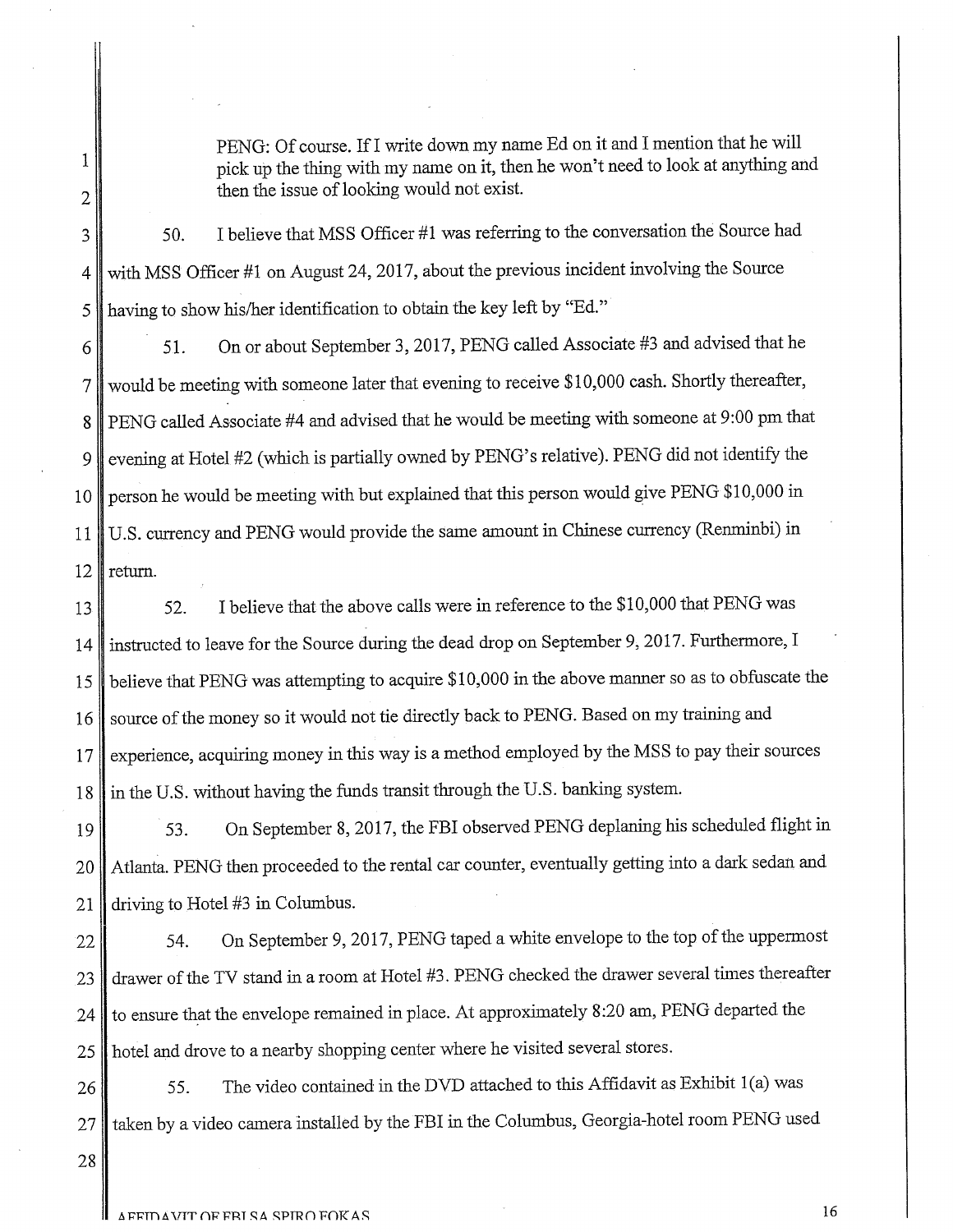1 for dead drop #5 and shows PENG taping an envelope to the underside of a shelf in the 2 dresser/TV stand in the room.

3 56. After taping the money in the dresser, PENG left the room. At approximately 4 9:40 am, the Source entered the hotel room and removed the envelope from the top 5 drawer. Shortly thereafter, the Source taped an SD card to the top of the uppermost drawer. The  $6 \parallel$  Source departed the room at approximately 10:00 am. It was later determined that the envelope 7 contained \$10,000.

8 57. At approximately 11:30 am, PENG returned to the hotel room and was observed 9 removing the SD card from the top of the uppermost drawer of the TV stand. PENG departed the 10 hotel shortly thereafter and went to a nearby restaurant. At approximately 12:30 pm, PENG 11 departed the restaurant and drove to the Atlanta airport, where PENG was observed boarding a 12 flight. The FBI believes that PENG likely boarded his scheduled flight back to San Francisco.

58. The video contained in the DVD attached to this Affidavit as Exhibit 1(b) was 14 taken by the FBI in the hotel room PENG used for dead drop #5 and depicts PENG removing the 13  $15 \parallel$  SD card from the dresser where the Source left it.

59. On September 10,2017, the FBI observed PENG's spouse dropping PENG off at 16 17 the San Jose International Airport, where PENG checked in for a flight. CBP later confirmed that 18 PENG boarded the flight to Beijing as planned. PENG was scheduled to return to the United  $19 \text{ Kates on October 6, } 2017.$ 

23 21

26

27

28

# 20 F. THIRD DEAD DROP IN COLUMBUS, GEORGIA (DEAD DROP #6)

60. In or around May 2018, the MSS relayed a signal to the Source instructing the  $22 \text{ s}$  Source to conduct a dead drop on or about June 30, 2018.

61. On June 17,2018, PENG received an email from Priceline.com confirming his 24 flight from Oakland, California, to Atlanta, Georgia, departing June 28, 2018, and returning June  $25 \parallel 30$ , 2018. The email also contained a reservation for a rental car. PENG received an email from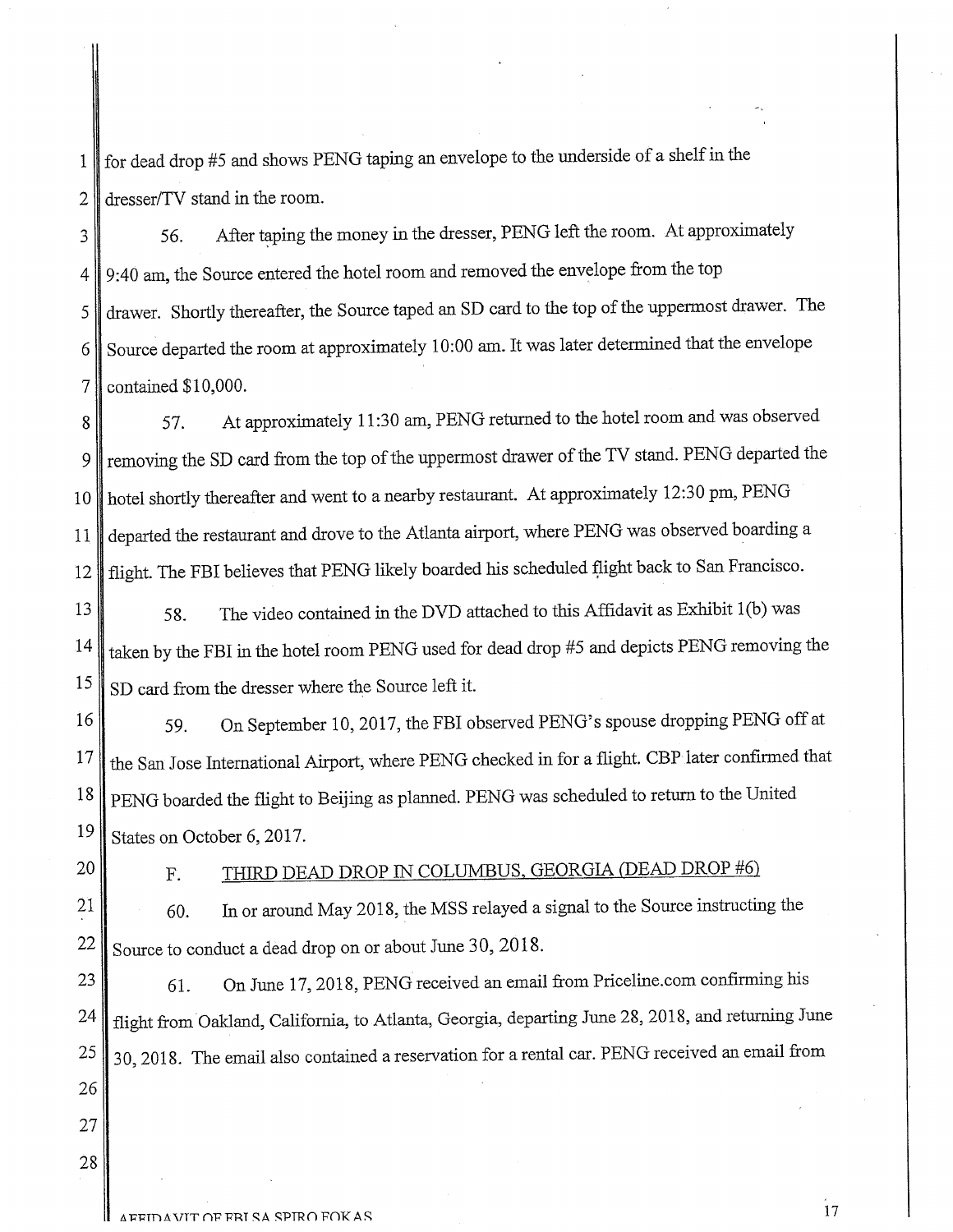1 Priceline.com on June 26, 2018, confirming his reservation at Hotel #3, checking in on June 29,  $2 \parallel 2018$ , and checking out the next day.

| 3        | 62.                      | On June 20, 2018, PENG received a phone call from a male using the telephone                                              |
|----------|--------------------------|---------------------------------------------------------------------------------------------------------------------------|
| 4        |                          | number ending 2102, which is the same number PENG received a call from on September 4,                                    |
| 5        |                          | 2017, by a person that I believe is MSS Officer #1. Based on my training and experience, the                              |
| 6        |                          | person who made the telephone call was an intelligence officer for the MSS. Based on voice                                |
| 7        |                          | similarities, I believe that the caller on June 20, 2018, was MSS Officer #1. The following                               |
| 8        | conversation took place: |                                                                                                                           |
| 9        |                          | MSS Officer #1: About your plan, have you made up your mind yet?                                                          |
| 10       |                          | PENG: I, I will go there on the 28th of the month.                                                                        |
| 11       |                          | MSS Officer #1: Oh.                                                                                                       |
| 12       |                          | PENG: Ah, ah, ah.                                                                                                         |
| 13       |                          | MSS Officer #1: Oh.                                                                                                       |
| 14<br>15 |                          | PENG: I expect to stay there for two weeks. <sup>12</sup>                                                                 |
| 16       |                          |                                                                                                                           |
| 17       |                          | MSS Officer #1: When will you come back?                                                                                  |
| 18       |                          | PENG: Ahh, as I see it right now, the ticket, it should be around the 2nd of the<br>month, the 2nd of the month, the 2nd. |
| 19       |                          | MSS Officer #1: Oh, good, good, good.                                                                                     |
| 20       |                          | PENG: Because I will be returning in the evening on the 30th and arrive at home                                           |
| 21       |                          | in the early morning on the 1st.                                                                                          |
| 22       |                          | MSS Officer #1: Oh, oh.                                                                                                   |
| 23       |                          | PENG: Because this flight is often delayed, I, I must be prudent and                                                      |
| 24       |                          | conservative. That is why I will book the flight of the 2nd, the 2nd and I will<br>arrive in Beijing on the 3rd.          |
| 25       |                          |                                                                                                                           |
| 26       |                          | <sup>12</sup> I believe that PENG likely meant two days, as that was the duration of his trip to                          |
| 27       | Georgia.                 |                                                                                                                           |
| 28       |                          |                                                                                                                           |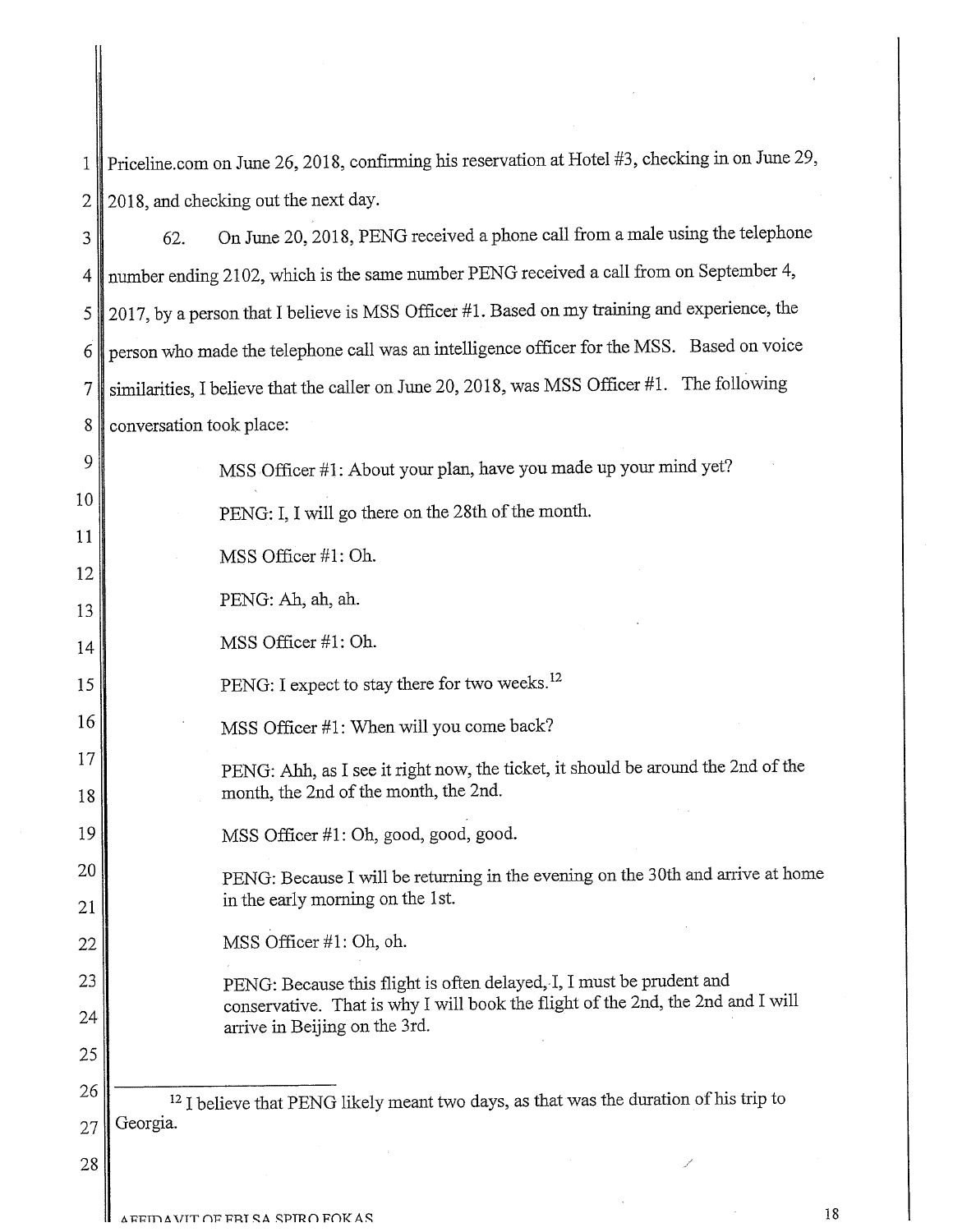| 1              | MSS Officer #1: If I will be there, we may meet there.                                                                                                          |
|----------------|-----------------------------------------------------------------------------------------------------------------------------------------------------------------|
| $\overline{2}$ | PENG: Good, that will work. You wait for me there. Ah. Not decided yet?                                                                                         |
| 3              | MSS Officer #1: I should be there. I don't expect many things then, I do want to<br>meet you there and then.                                                    |
| 4<br>5         | PENG: Yes, yes, yes, yes, yes. I have a few, a number of, things there.                                                                                         |
| 6              | MSS Officer #1: Good, good, good, good, good.                                                                                                                   |
| 7<br>8         | PENG: You still make purchases here and there. I will make purchases here. So<br>you will make purchases here and there, so that we will have the rest of them. |
| 9              | MSS Officer #1: I will purchase two so that we will have them matched up. You<br>bring two.                                                                     |
| 10             | PENG: Alright, alright, I will bring two to you, alright.                                                                                                       |
| 11<br>12       | MSS Officer #1: I will talk with you after you get back.                                                                                                        |
| 13             | PENG: Alright, alright.                                                                                                                                         |
| 14             | MSS Officer #1: Good, good, good.                                                                                                                               |
| 15             | PENG: Good, good.                                                                                                                                               |
| 16             | MSS Officer #1: Good.                                                                                                                                           |
| 17             | Based on my training and experience, I believe that this was a coded telephone<br>63.                                                                           |
| 18             | call between PENG and the person believed to be MSS Officer #1 regarding PENG's planned                                                                         |
| 19             | trip to Georgia in June 2018 to retrieve another package on behalf of the MSS and PENG's                                                                        |
| 20<br>21       | return to Beijing in early July. The reference to "you bring two" is believed to be an instruction                                                              |
| 22             | to PENG advising him to leave \$20,000 in the dead drop.                                                                                                        |
| 23             | On June 29, 2019, the FBI observed PENG arrive at the rental car office located<br>64.                                                                          |
| 24             | near the Hartsfield-Jackson Atlanta Airport. PENG rented a car and drove to Hotel #3.                                                                           |
| 25             | On June 30, 2018, PENG taped a white envelope to the top of the uppermost<br>65.                                                                                |
| 26             | drawer of the television stand in his room at Hotel #3. PENG checked the drawer several times                                                                   |
| 27             |                                                                                                                                                                 |
| 28             |                                                                                                                                                                 |

II.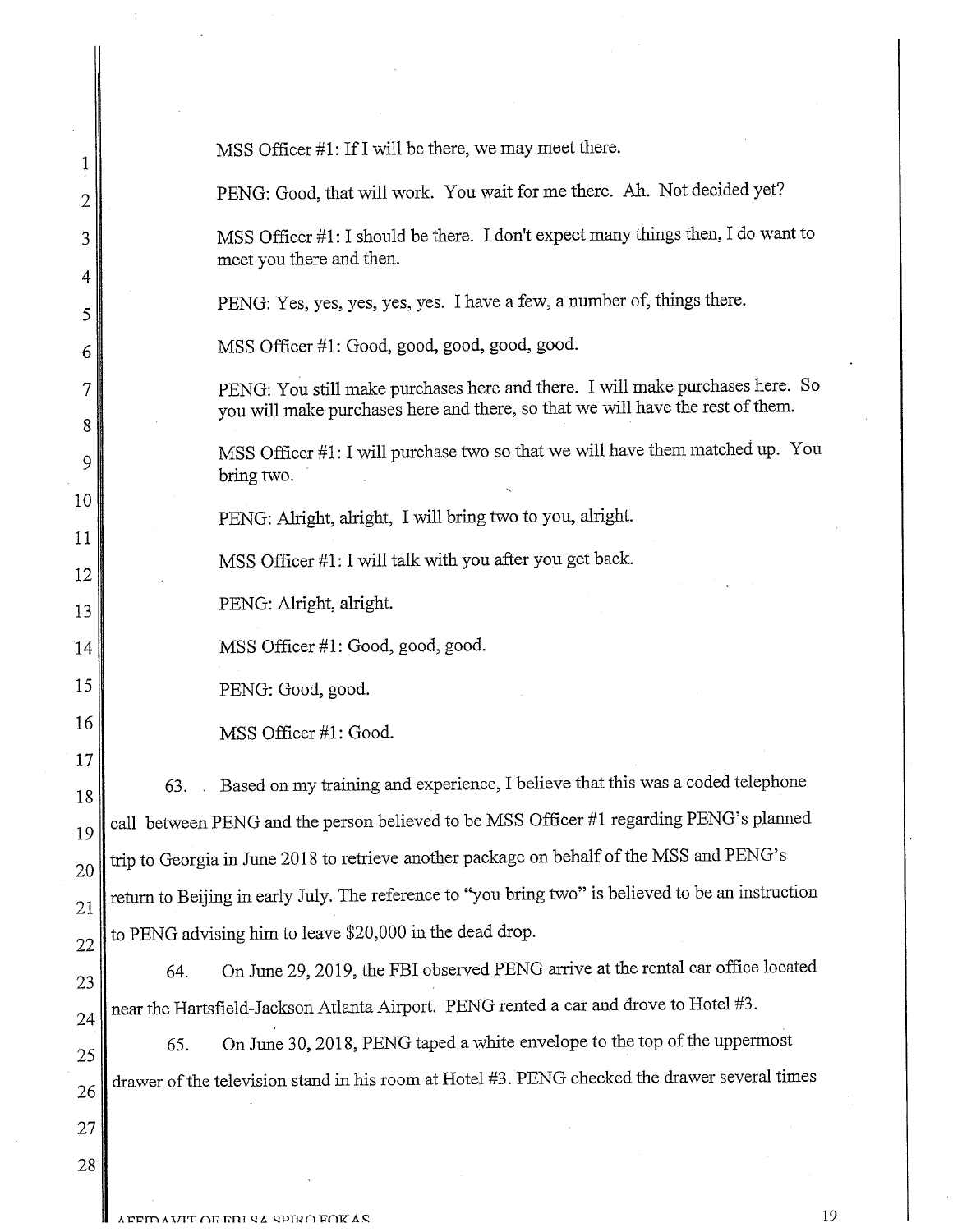1 thereafter to ensure that the envelope remained in place. At approximately 8:30 am, PENG 2 departed the hotel and drove to a nearby shopping center where he visited several stores.

 $3 \parallel$  66. The video contained in the DVD attached to this Affidavit as Exhibit 2(a) was 4 taken by the FBI in the hotel room PENG used for dead drop #6 depicts PENG leaving money 5 for the Source.

6 67. At approximately 9:40 am, the Source entered the hotel room and removed the 7 envelope from the top drawer of the television stand. The Source then taped an SD card to the 8 top of the uppermost drawer and departed the hotel room shortly thereafter. It was later 9 determined that the envelope contained \$20,000.

10 68. At approximately 11:30 am, PENG returned to the hotel room and removed the 11 SD card from the top of the uppermost drawer of the television stand. PENG departed the hotel 12 shortly thereafter and went to a nearby restaurant. At approximately 12:50 pm, PENG departed 13 the restaurant and drove to the Atlanta airport.

14 69. The video contained in the DVD attached to this Affidavit as Exhibit 2(b) was 15 taken by the FBI in the hotel room PENG used for dead drop #6 depicts PENG picking up the 16 SD card left by the Source.

19

17 70. On July 2, 2018, PENG's spouse dropped PENG off at the San Francisco 18 International airport, where he boarded a flight for Beijing.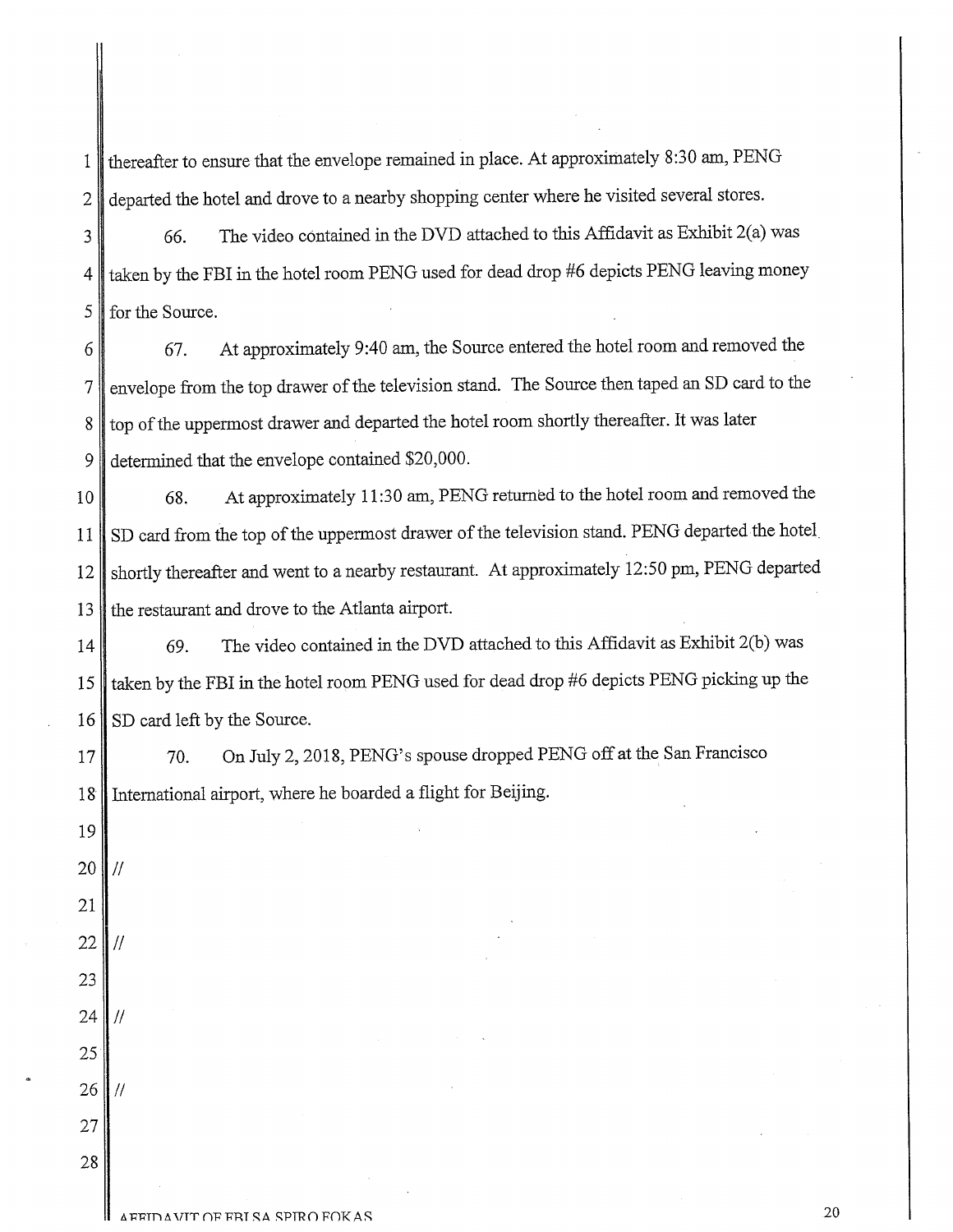| 1              | <b>CONCLUSION</b><br>IV.                                                                        |
|----------------|-------------------------------------------------------------------------------------------------|
| $\overline{2}$ | Based on the foregoing, there is probable cause to believe that Xuehua PENG,<br>71.             |
| 3              | also known as Edward PENG, acted in the United States as an agent of the People's Republic of   |
| 4              | China, specifically the MSS, without prior notification to the Attorney General, as required by |
| 5              | law, in violation of 18 U.S.C. § 951. Accordingly, I request the Court to issue the attached    |
| 6              | Criminal Complaint and Arrest Warrant.                                                          |
| 7              | I declare under penalty of perjury that the above is true and correct to the best of my         |
| 8              | knowledge and belief.                                                                           |
| 9              |                                                                                                 |
| 10             | Spiro Fokas                                                                                     |
| 11             | Special Agent<br>Federal Bureau of Investigation                                                |
| 12             |                                                                                                 |
| 13             | Sworn to and subscribed before me<br>this $24 \text{ V}$ day of September, 2019.                |
| 14             |                                                                                                 |
| 15             |                                                                                                 |
| 16             | THE HONORABLE JOSEPH C. SPERO<br>CHIEF UNITED STATES MAGISTRATE JUDGE                           |
| 17             |                                                                                                 |
| 18<br>19       |                                                                                                 |
| 20             |                                                                                                 |
| 21             |                                                                                                 |
| 22             |                                                                                                 |
| 23             |                                                                                                 |
| 24             |                                                                                                 |
| 25             |                                                                                                 |
| 26             |                                                                                                 |
| 27             |                                                                                                 |
| 28             |                                                                                                 |
|                | 21<br>AFFIDAVIT OF FRI SA SPIRO FOKAS                                                           |